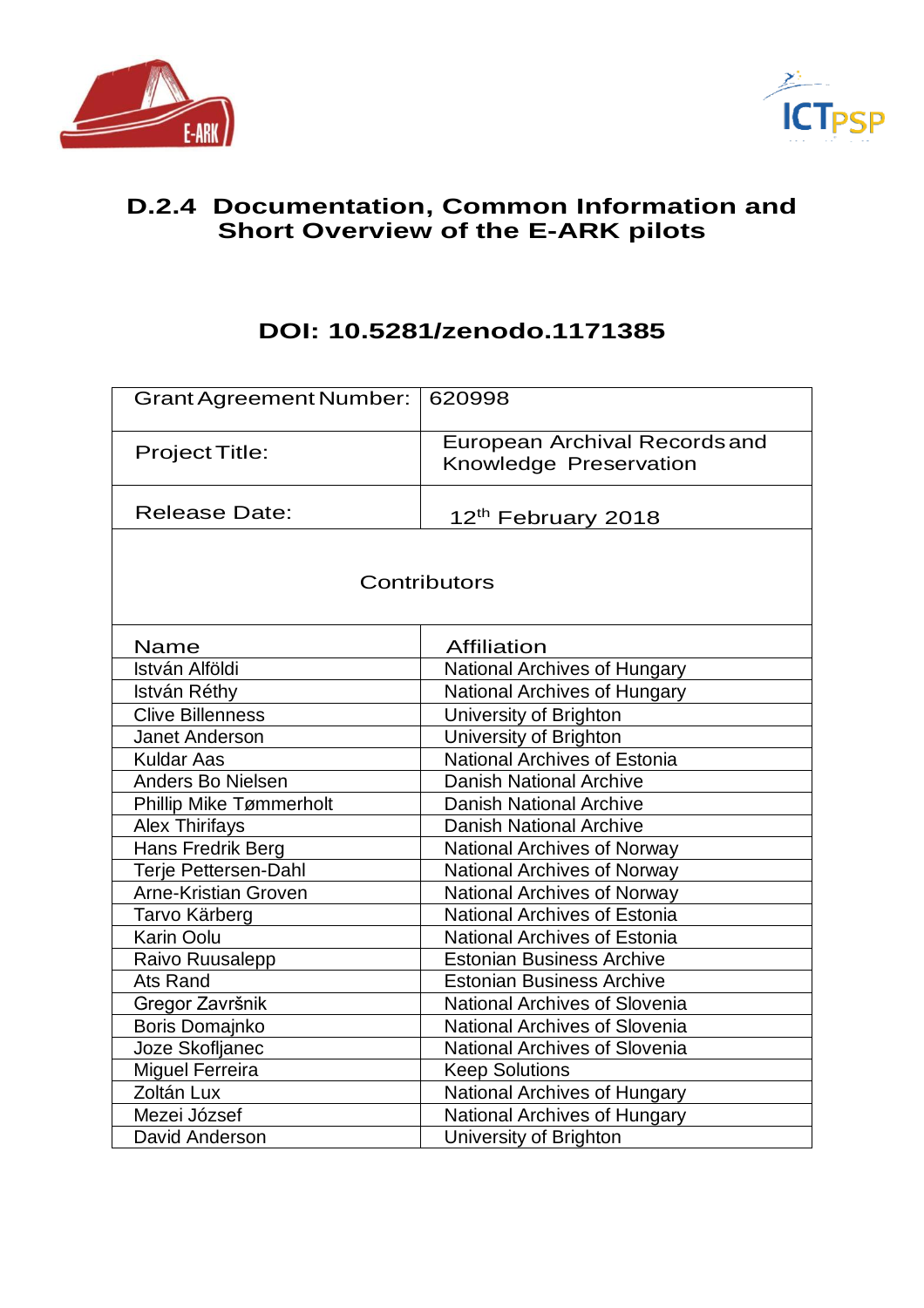| 2.<br>2.1<br>4.1<br>4.2 | <b>Table of Contents</b> |
|-------------------------|--------------------------|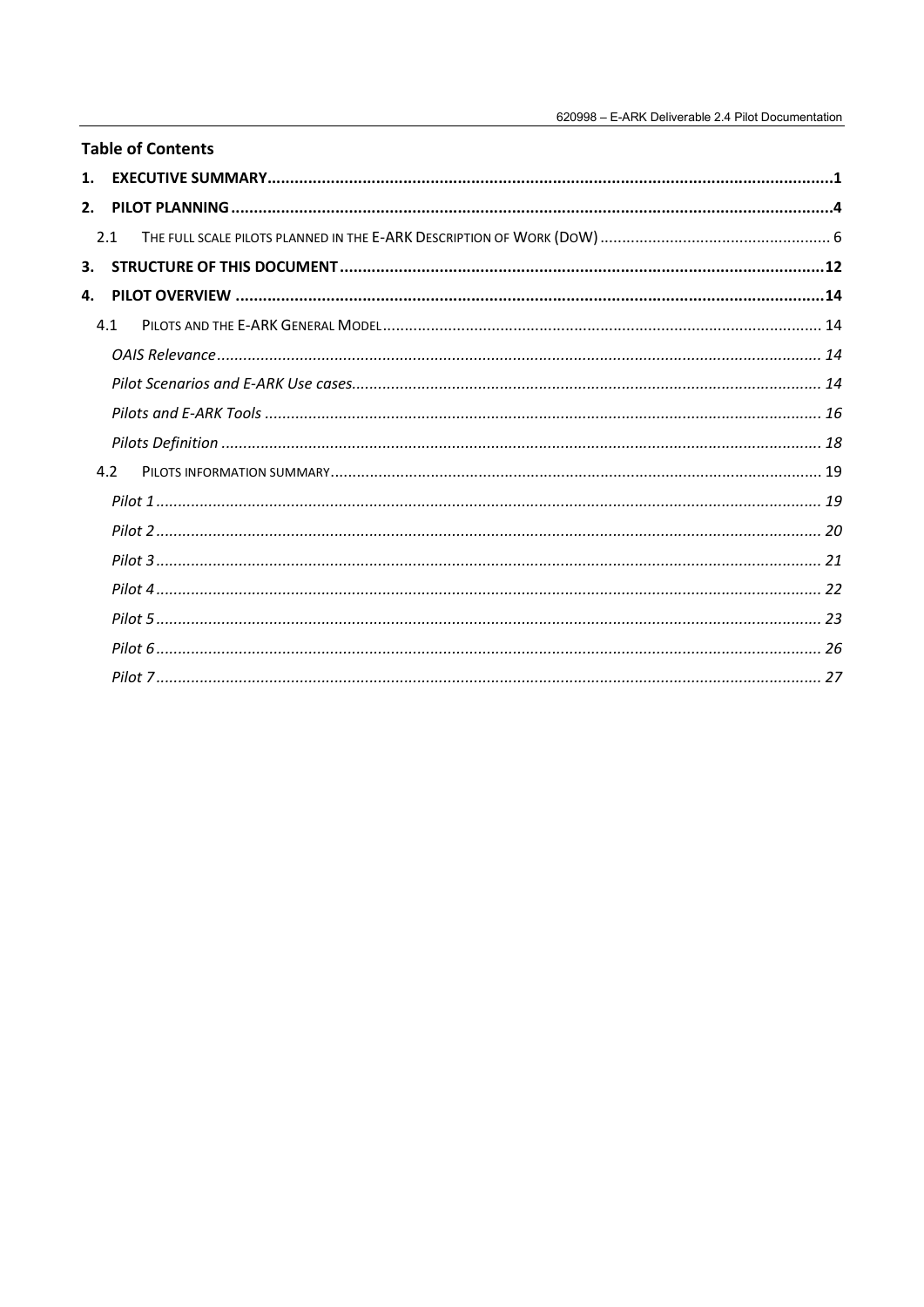# 1. Executive Summary

## **E-ARK project**

The goal of the European Archival Records and Knowledge Preservation (E-ARK) Project is to pilot archival services to keep records authentic and usable based on current best-practices. These will address the three main endeavours of an archive – acquiring, preserving and enabling re-use of information. E-ARK will demonstrate the potential benefits for public administrations, public agencies, public services, citizens and business by providing easy and efficient access to the archived records.

The project brings together a core group of European national archives, four leading research institutions, three providers of archiving software solutions and services, two government agencies, and two international membership organisations that represent the communities who stand to benefit from the project: data owners/providers, archives, software vendors and solution providers.

E-ARK will, over a three year period, harmonise archival processes at a pan-European level supported by guidelines and recommended practices that will cater for a range of data from different types of source including record management systems and databases.

### **Work Package 2 (description from DoW)**

The E-ARK General Model definition is a public deliverable of Work Package 2.

The overall objective of this work package is to ensure that the scenarios implemented at 7 identified pilot sites are both realistic and relevant, that they bring together a meaningful subset at each site of the use cases in order to establish a general model of the E-ARK service.

### WP2 will

- Identify specific use cases that will each be implemented in at least one pilot scenario, covering:
	- o Export from business systems
	- o Creation of SIPs from unstructured and structured data
	- o Execution of the complete SIP -> AIP -> DIP data-flow to support migration and submission/access scenarios
	- o Existing use cases for access to content in physical and virtual reading rooms (with appropriate access controls) and as web-applications
	- o Additional use cases that augment the main pilot programme including short "stretch tests" and 3rd party validation
- Identify and mitigate legal and regulatory constraints.
- Provide support and advice about the operational environment of the pilot sites to the teams in WP3-6 during the planning phase (which corresponds to their main cycles of iterative (agile) design and development.
- Support the teams working at the pilot site in the planning and deployment phase
- Ensure smooth execution of the pilots.
- Document the recommended practices and lessons learned in the project knowledge base.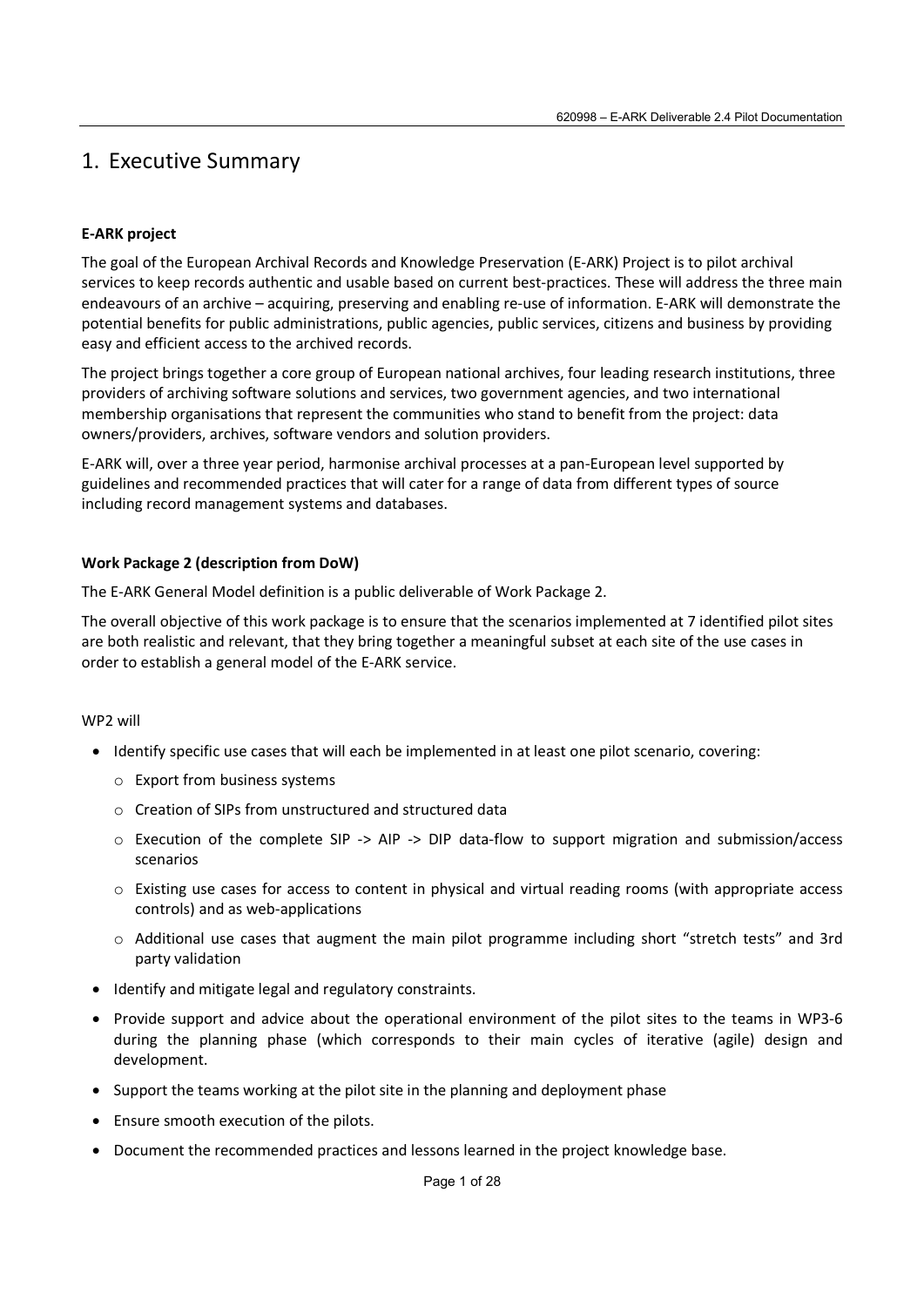## **T2.4 Future pilot deployment (M25-M27)**

The objective of this task is to finalize the pilots in harmony with the D2.1.

The Electronic Archiving Service consists of a series of activities covered by software tools and manual workflow steps. These tools are currently partly in existence, some are being developed by E-ARK project, many more are to be added by developments of the digital preservation community in the future. The role of this task is to identify the most relevant scenarios for the E-ARK Service, define which scenario which level of activity is needed in order to bridge the gap of the currently existing solutions (e.g. integration, software development, interface definition).

In order to make the E-ARK service as widely as possible to demonstrate the functionality of the service built on D2.1 from the pilot will be finalized around the pilot sites. In order to plan ahead for a pilot project previously identified three levels:

1. Full scale project pilot activities – implementation, by consortium members, of one or more scenarios at one or more locations for a period of six months or longer. Members of DLM forum and DPC will receive details of the pilot implementation and be invited to participate as observers. There are seven full scale pilots.

2. Additional project pilot activities – implementation, by consortium members of shorter 'stretch' pilots that extend the scenarios or apply them in different contexts. This may include the participation of members of DLM Forum and DPC who are directly not members of the E-ARK consortium

3. External validation activities – implementation of project results by members of DLM Forum and DPC as part of an extended 'Beta' program with limited involvement from consortium members. Outcome of this task is the high-level requirement specification of the full scale pilots and also scenarios, sites and requirements of the 2nd and 3rd level pilots.

### **T2.5 Support and execution of pilots. (M7-M33)**

The task is concerned with the implementation of the pilots defined in D2.3. The Task Leader contributes to providing an appropriate methodological framework for all pilot for specifying the input/output points and the uniform principles applied in the different areas like source data management, user training, user documentation,

interim reports and the final reports. This way the results of the pilot sites are comparable and can be reliably proven in this E-ARK-service pilot. There are seven 6-month pilot sites running concurrently and these are defined in Section B3.2a, Approach.

This document corresponds to the deliverable:

### **D2.4) Pilot documentation**

Pilot documentation: This package of documentation will provide technical and end-user guidance to support not only the pilot sites but also possible future deployments thereafter. [Project Month 33]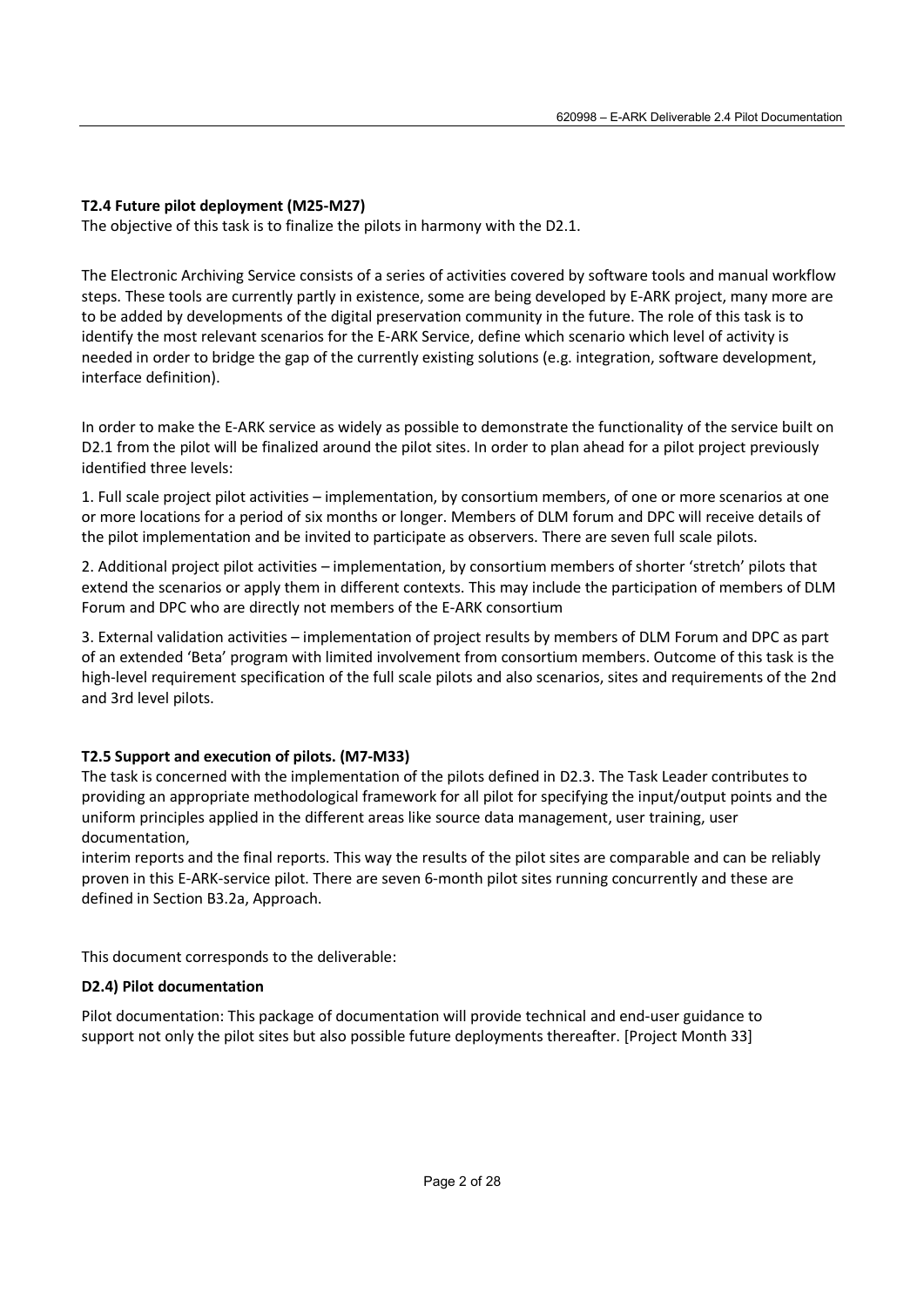## **Structure of this deliverable**

The deliverable is a package of linked documents.

This **Summary** contains the common information and short overview of the pilots, along with references to the final version of the **Pilot Definition** Excel files and Pilot Documentation Packages. The **Pilot Definition** files provide detailed information about scenarios, data sets and step-by-step preparation and process step instructions. The **Pilot Documentation Package** is created by the pilot staff responsible for the pilot execution. This package contains additional information along with screenshots (and videos in some cases) of the tools during the execution of the pilot.

**Summary** (this document) – Created by WP2

### **Pilot Package – Pilot 1**

- Pilot Definition (Final version) Created by WP2 and Pilot 1 Lead
- Pilot Documentation files Created by Pilot 1

### **Pilot Package – Pilot 2**

- Pilot Definition (Final version) Created by WP2 and Pilot 2 Lead
- Pilot Documentation files Created by Pilot 2

### **Pilot Package – Pilot 3**

- Pilot Definition (Final version) Created by WP2 and Pilot 3 Lead
- Pilot Documentation files Created by Pilot 3

### **Pilot Package – Pilot 4**

- Pilot Definition (Final version) Created by WP2 and Pilot 4 Lead
- Pilot Documentation files Created by Pilot 4

### **Pilot Package – Pilot 5**

- Pilot Definition (Final version) Created by WP2 and Pilot 5 Lead
- Pilot Documentation files Created by Pilot 5

#### **Pilot Package – Pilot 6**

- Pilot Definition (Final version) Created by WP2 and Pilot 1 Lead
- Pilot Documentation files Created by Pilot 6

### **Pilot Package – Pilot 7**

- Pilot Definition (Final version) Created by WP2 and Pilot 7 Lead
- Pilot Documentation files Created by Pilot 7

Note that this document covers pilot activities belonging to the *E-ARK Full-scale pilots (1)*. The *Additional project pilots (2)* and *External validation activities (3)* will be defined in a separate document.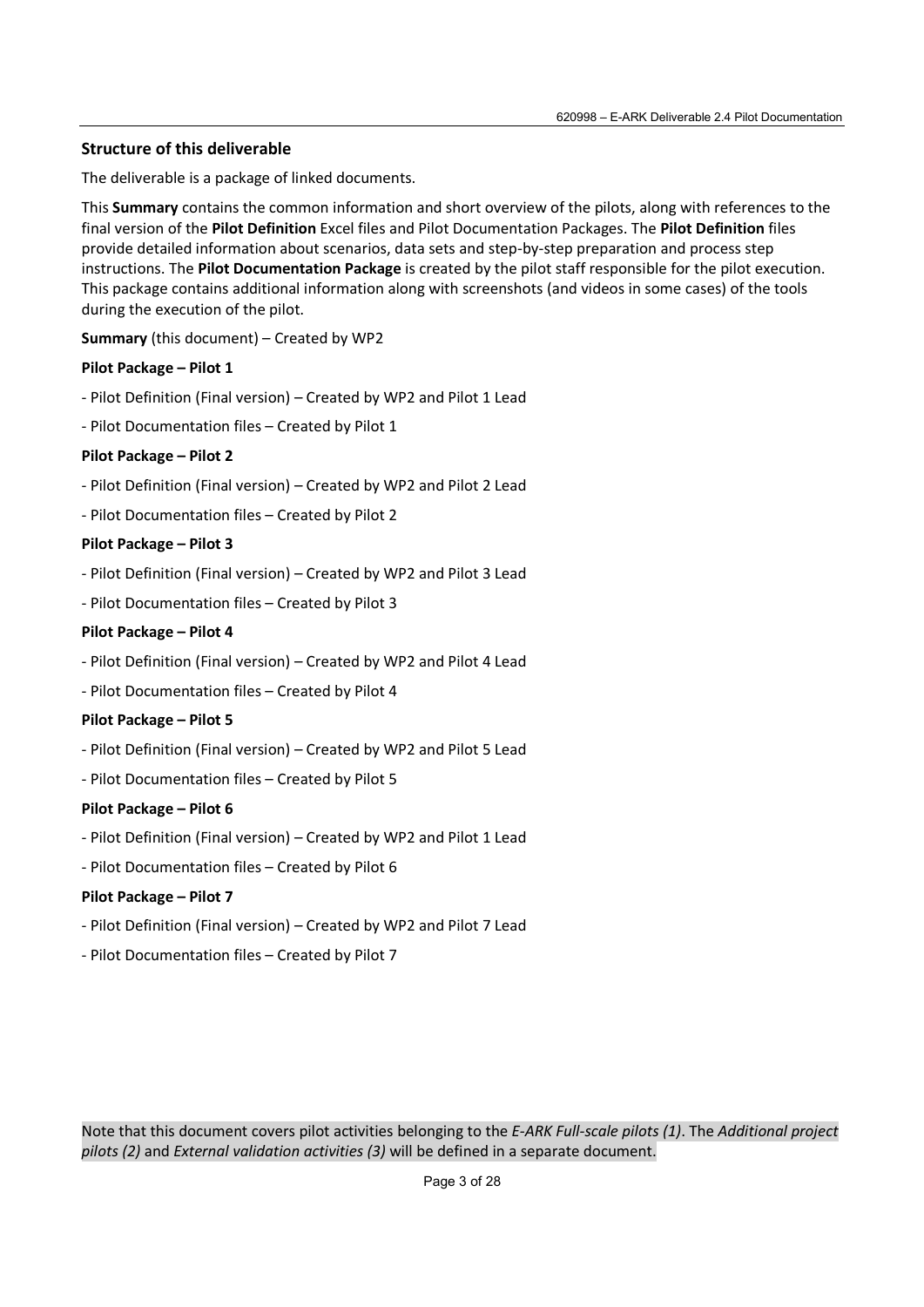# 2. Pilot planning

E-ARK will pilot an end-to-end OAIS-compliant e-archival service covering ingest and reuse of structured and unstructured data addressing the needs of data subjects, data owners and data users. It will integrate tools currently in use in partner organisations, and provide a framework for providers of these, and similar tools, to ensure compatibility and interoperability. The project has three phases resulting in a set of tool instantiations, a validated pilot platform and a set of recommended practices based on evaluation of the pilot. This approach supports the planned three-tier piloting strategy (full-scale pilot, shorter 'stretch' pilots and external validation)

The work has been organised into six work packages, as shown in the diagram below. Specialist skills are associated with each WP and this grouping of activities also reduces inter-dependences between work packages and localises risk. The detailed definition of the work required in each work package includes a diagrammatic 'product flow' diagram. These express the flows and dependences within and between work packages.



**Figure 1: E-ARK – Overall Approach** 

WP2 is concerned with ensuring that the needs of each pilot site are addressed in the work packages that actually deploy the tools, and that the pilot scenarios are achievable and reflect any legal and logistical constraints. It also supervises the acquisition of appropriate data from the data-owners working with each pilot site and, finally, documents the knowledge gained from the pilot in the form of recommended practices.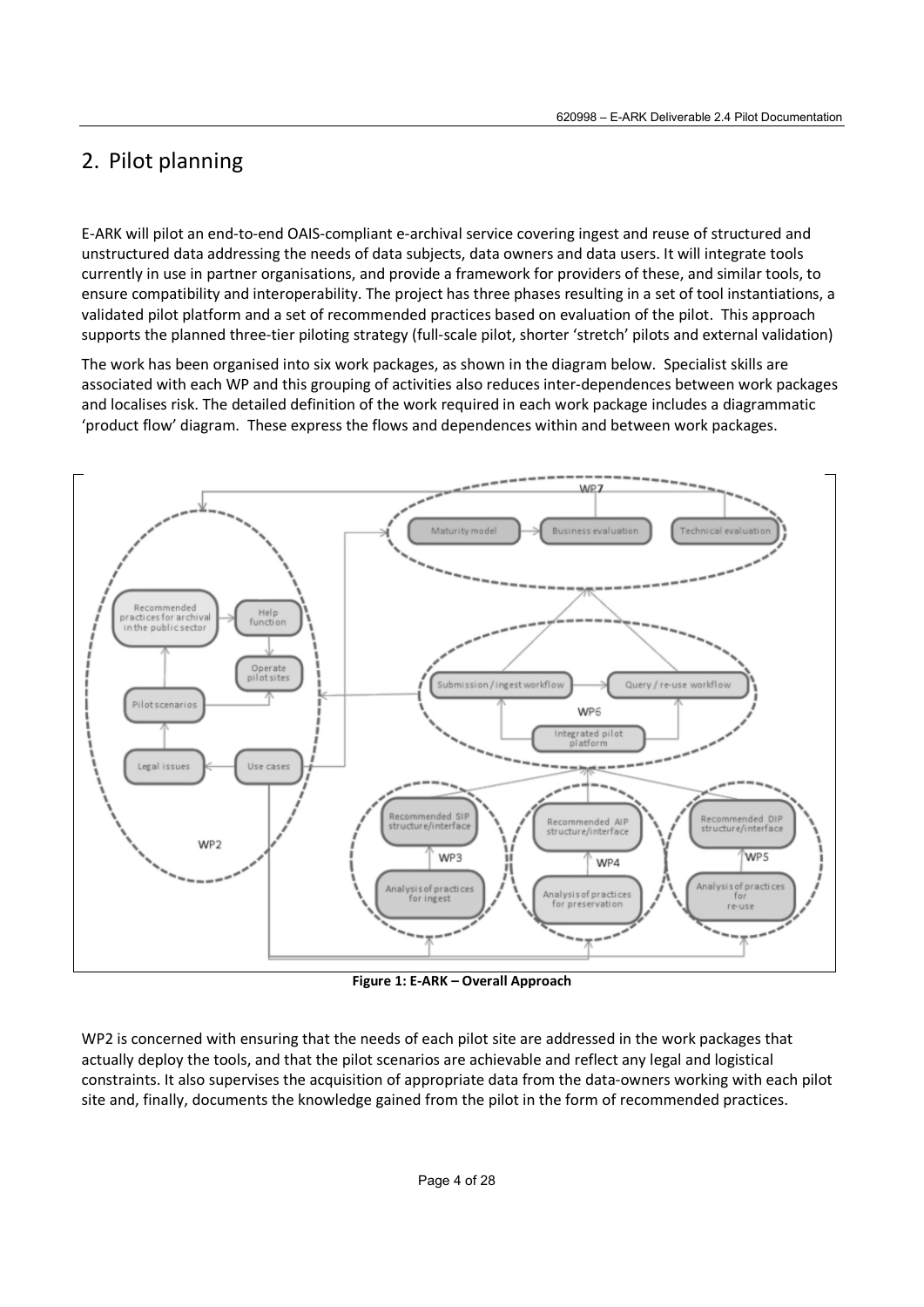WP3, WP4 and WP5 are responsible for the information packages that encapsulate the content and related metadata that is being archived, respectively during the workflows for **submission** (SIP - the data structures used by the data owner to enable ingestion of the content), **archival** (AIP - the data structures used by the repository operator to enable preservation functions) and **dissemination** (DIP – the data structures used for extraction and re-use of content). The mapping of SIP to AIP and AIP to DIP provide the mechanism for integration of tools/services in the pilot and compliance with these three data-structures provides the mechanism for interoperability between tools/services.

WP6 provides access to ingest and re-use tools/services to be deployed in the pilot, based on the implementation of a repository supporting the open source AIP schema from WP4. Pilot sites can either use this open-source solution or work with their platform-providers to implement SIP/AIP and AIP/DIP mappings of their own, supported through their community of interest within the project.



**Figure 2: E-ARK Technical Integration** 

WP7 is responsible for evaluating the pilot service from technical and commercial perspectives based on criteria established for each scenario by WP2 and will utilise a maturity model developed in the TIMBUS project. Following the pilot deployments, both technical and business evaluations will be carried out and stored in a knowledge base, based on the indicators created for each pilot component. For example, a formal specification of the pilot ingest workflow will include information about how it has been developed and tested.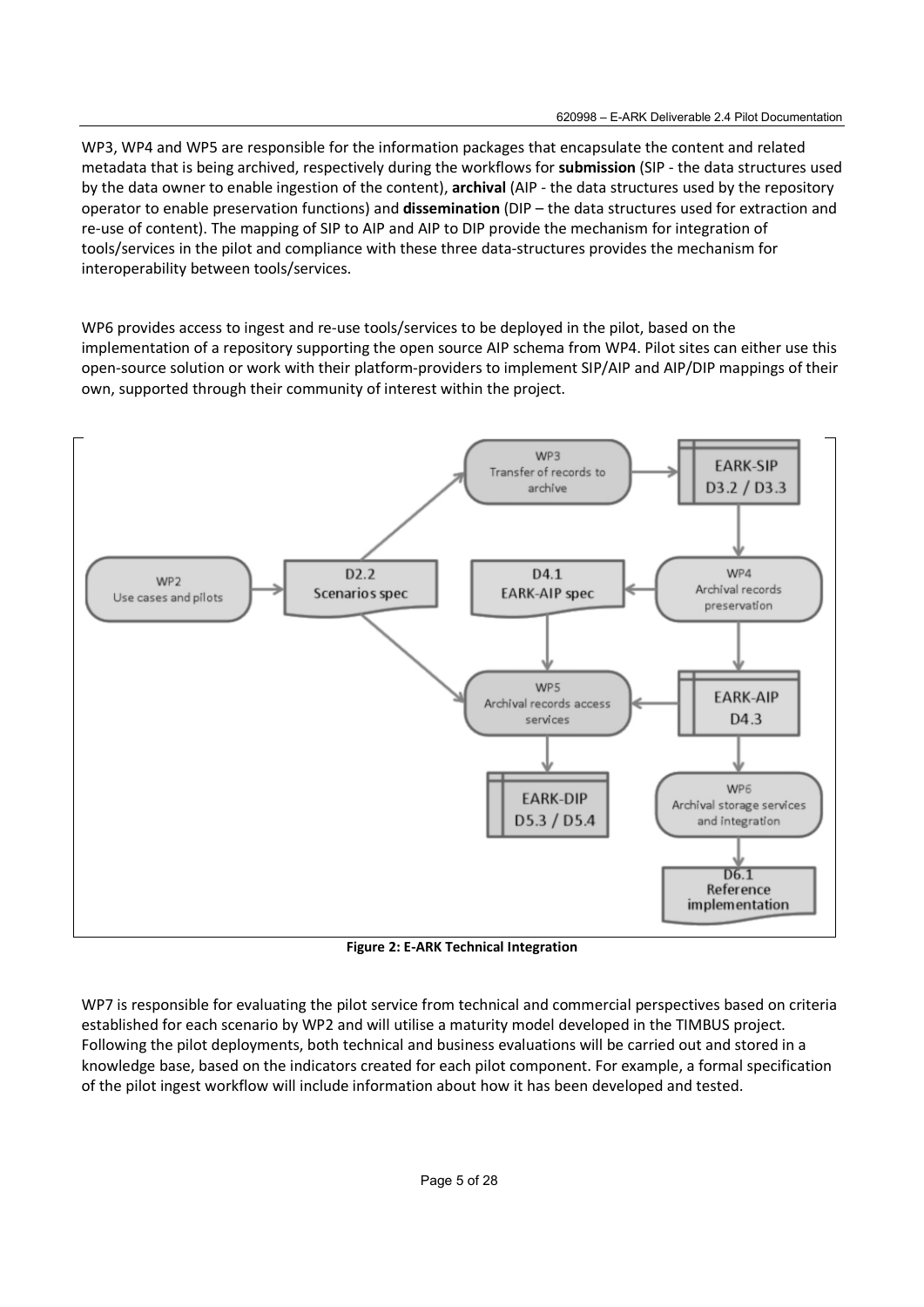620998 – E-ARK Deliverable 2.4 Pilot Documentation



**Figure 3: Pilot Workflows** 

More specifically, there are two distinct work-streams orchestrating the work required to integrate the pilot service and the work required to deploy, support and evaluate the pilot. This is summarised above, one leading to the WP6 deliverable for an *"Integrated Platform Reference Implementation"* (M24) and the other leading to the WP7 deliverable *"Pilots Assessment – Final"* (M36).

Piloting, which is the responsibility of WP2, consists of seven instances of parts of the E-ARK service.

## **2.1 The full scale pilots planned in the E-ARK Description of Work (DoW)**

## **T2.5.1 Full scale pilot no. 1. – SIP creation of relational databases**

Task leader: Danish National Archives.

Supported by: Magenta

- **Scope:** Not less than 4 databases of different sizes and complexities (one contains several million records)
- **Object:** Creating SIPs for relational databases using the tool created in WP3, T3.3: SIP Creation Tools, for further evaluation.
- **Participants:** Danish National Archives (digital archive), Magenta, the data provider institution creating the archival records.
- **Resource plan:** 8 person months for setting up the pilot (assisting the archivists and data provider in preparing the transfer), carrying out the pilot (transfer, quality checking, metadata amendments), testing the results and reporting.
- **Timeframe:** M28-M33
- **Preconditions:** M03.3 and M03.4
- **Position in the project:** DNA will pilot SIP creation and ingest specified by WP3
- **Contribution to the project outcome:** the pilot demonstrates the applicability of the project outcomes in creating SIPs from relational databases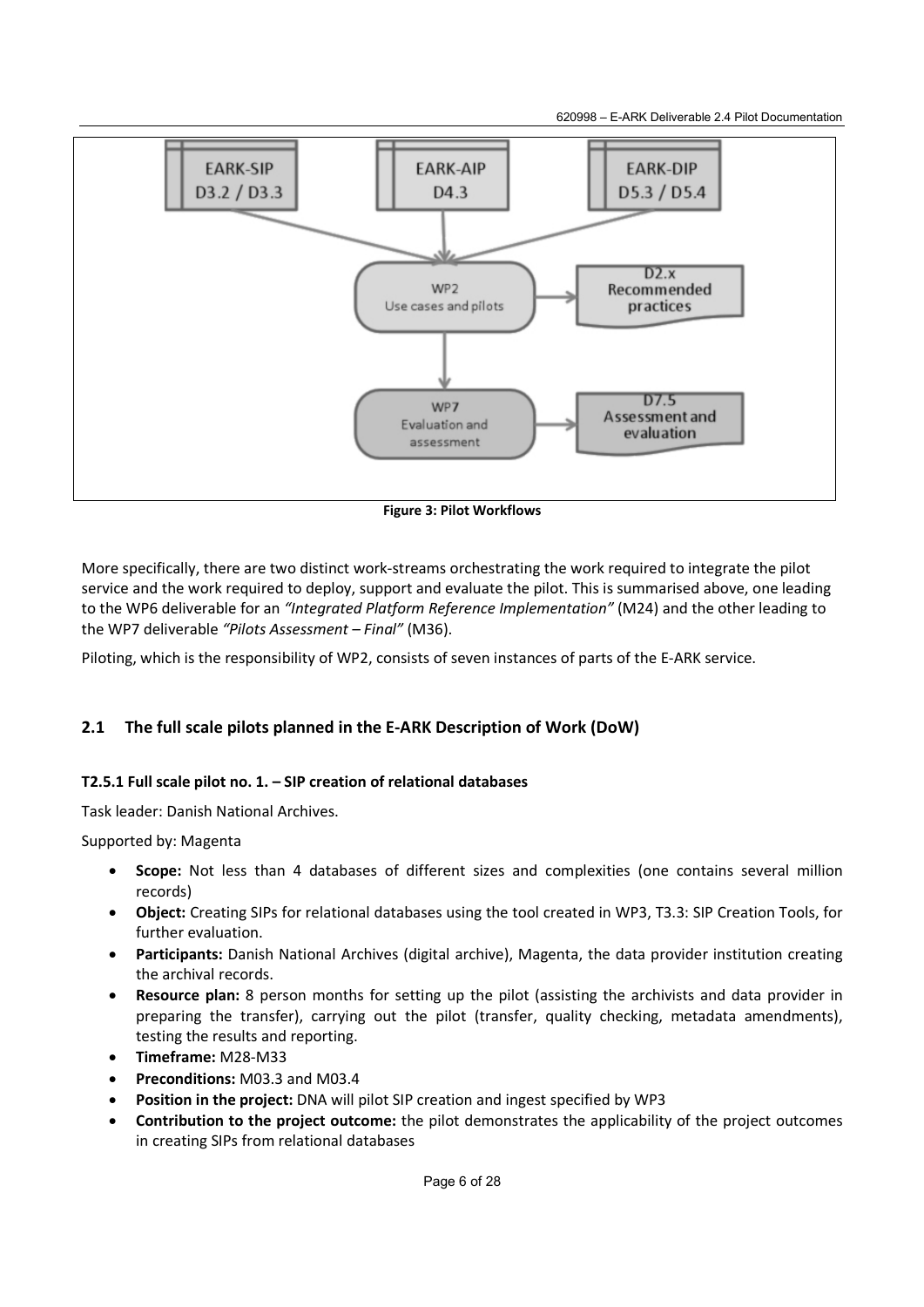## **T2.5.2 Full scale pilot no. 2. – SIP creation and ingest of records**

Task leader: National Archives of Norway

The main part of the pilot includes the export of electronic records and their metadata from EDRM systems and databases of Norwegian public sector institutions, transfer and ingest them to the NAN digital repository.

- **Scope:** Not less than 2 transfers of unstructured records with mixed restricted and unrestricted material, and not less than 1 transfer of structured records.
- **Object:** Extract data from EDRMS and databases, create SIPs for structured and unstructured records using ESSArch Tools, ingest the SIPs to the repository using ESSArch Preservation Platform, for further evaluation.
- **Participants:** National Archives of Norway (digital archive), data provider
- **Resource plan:** 6 person months for setting up the pilot (assisting the archivists and data provider in preparing the transfer), carrying out the pilot (transfer, quality checking, metadata amendments), testing the results and reporting
- **Position in the project:** NAN will pilot SIP creation and ingest specified by WP3
- **Timeframe:** M28-M33
- **Preconditions:** M03.3 and M03.4
- **Contribution to the project outcome:** the pilot demonstrates the applicability of ESSArch Tools and the ingest functions of ESSArch Preservation Platform.
- **Data owners:** to be defined at the time of the pilot.
- **Platform:** ESSArch Tools will be used to create the SIPs, and ESSArch Preservation Platform will be used to create and manage the AIPs, both delivered by ES Solutions. NAN IT-department is responsible for the systems operation.

### **T2.5.3 Full scale pilot no. 3. – Ingest from government agencies**

Task leader: National Archives of Estonia

The main part of the proposed pilot includes the export of electronic records and their metadata from EDRM systems of Estonian public sector institutions, transfer and ingest to the NAE digital repository.

In addition Estonian agencies have the responsibility to make public electronic records with no access restrictions available on their web sites, which means that the pilot will also enable this through standardised linking/access methods that are implemented in the agencies' digital infrastructure / web site.

- **Scope:** export public records from an EDRM system of a governmental agency to the National Archives of Estonia and make these available through our own catalogue (i.e. Archival Information System, AIS) as well as provide an API for accessing the records from other systems (the original EDRMS at the agency); The whole set will include about 5000 records (but depends on the exact agency of course).
- **Objects:** EDRMS at a governmental agency (Alfresco), records preparation tool (UAM), digital preservation and access systems (SDB, AIS);
- **Participants:** National Archives of Estonia (digital archive), one governmental agency (data provider), general public (access to records);
- **Number of users:** Archivists at NAE (dealing with the ingest and preservation, about 3 persons); archivists at the agency (about 2-3 persons preparing the export/transfer and providing means for continuous in-house usage), general public - we have around 1000 daily users at the archives virtual reading room / AIS but obviously we are not able to predict how many of these will actually access and use the information ingested through the pilot;
- **Resource plan:** about 4 person months (includes updates to the EDRMS installation at the agency, to UAM and SDB/AIS, setting up and running the pilot).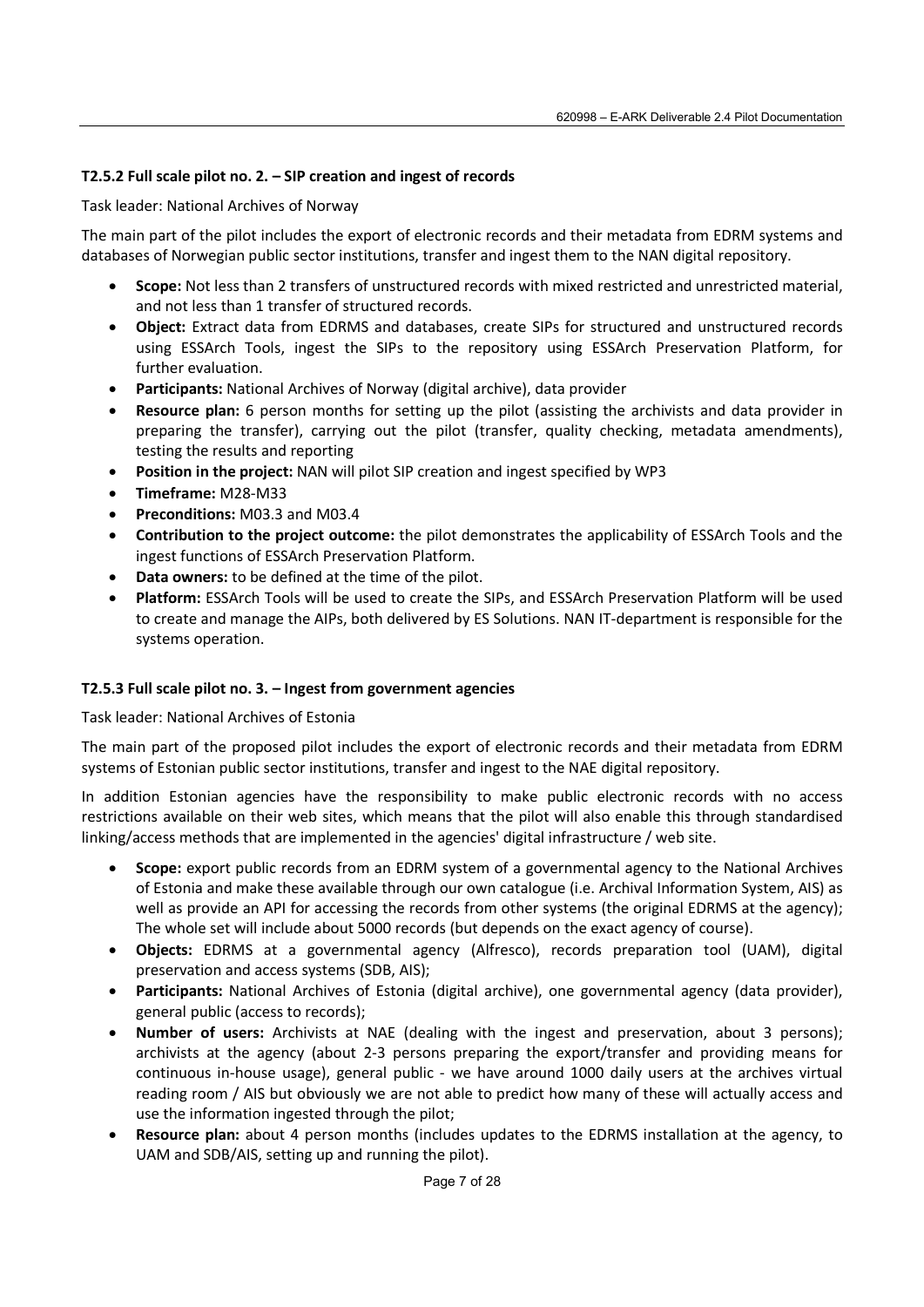- **Position in the project:** NAE will implement and pilot the records export requirements, SIP format and transfer-ingest workflow specified by WP3 and the access services specified by WP5;
- **Timeframe:** setting up pilot sites through M25 M27, running the pilot for six months through M28 M33, which means that the records are available for the general public for at least three months;
- **Preconditions:** M03.3, M03.4, M04.2, M05.4, M05.6.Records are available at the agency in digital form and enriched with metadata; it is possible to export the records; records export, preparation, transfer, ingest and access functionalities have been updated according to project deliverables in Alfresco, UAM, SDB and AIS;
- **Contribution to the project outcome:** the pilot demonstrates the applicability of the project outcomes inside the framework of Estonian public sector legislation and the tools applied at NAE.
- **Platform and data owners:** a specific data provider has not been selected for NAE, NAE notified the Ministry of Economics and Communication (in charge for co-ordinating e-Gov and electronic records management in Estonia) and they have promised their full support when it comes to actually selecting the specific agency. We are aiming to use Alfresco as the commercial system which we ingest data FROM (there are about 10-20 agencies in Estonia who use it – so quite a few possibilities). SDB is the preservation platform which we employ to ingest data.

### **T2.5.4 Full scale pilot no. 4. – Business Archives**

Task leader: National Archives of Estonia

### Supported by: Estonian Business Archives

Estonian Business Archives, Llc. is a privately owned archiving services provider. The main client base of the company is comprised of private businesses in Estonia for archiving and preservation of both paper and digital records. The business archives pilot in the E-ARK project will focus on transfer of electronic records from private companies to the digital archive solution of the Estonian Business Archives and their subsequent description required for archiving and preservation.

- **Scope:** Transfer of business records to a digital archive solution in a business archive, quality control, enhancement of description and AIP creation.
- **Object:** bespoke business system that contains records (pilot will test an annual batch of ca 4,500 records); financial and CRM systems that contain records (pilot will test an annual batch of ca 15,000 records).
- **Participants:** Estonian Business Archives, Llc (digital archive), two private companies (data providers).
- Number of users: The archived business records are for the sole use of their owner-company only.
- **Resource plan:** 4 person months for setting up the pilot (assisting the companies' archivists in preparing the transfer; setting up and configuring the IT infrastructure at EBA), carrying out the pilot (transfer, quality checking, metadata amendments, AIP creation), testing the results and reporting.
- **Position in the project:** The pilot will report on the suitability of the ES Tools and ES Preservation Platform for processing electronic records from business systems.
- **Timeframe:** M25-M27: setting up the pilot sites; M28-M31: running the pilots; M32-M33: testing and reporting.
- **Preconditions:** M03.3, M03.4, M04.2, M05.4, M05.6.
- **Contribution to the project outcome:** The business archives pilot will provide a view how the tools developed by the project can be implemented in the private sector setting. The pilot will assess to what extent these tools add value to the existing archiving services and workflows established in the corporate sector. The nature of objects used in the pilot – business information systems that contain or manage records – is slightly different from the public sector use cases that mostly rely on EDRM systems or databases of records.
- **Platform and data owners:** The systems that records will be transferred from and the current digital archive solution at the EBA are all bespoke solutions.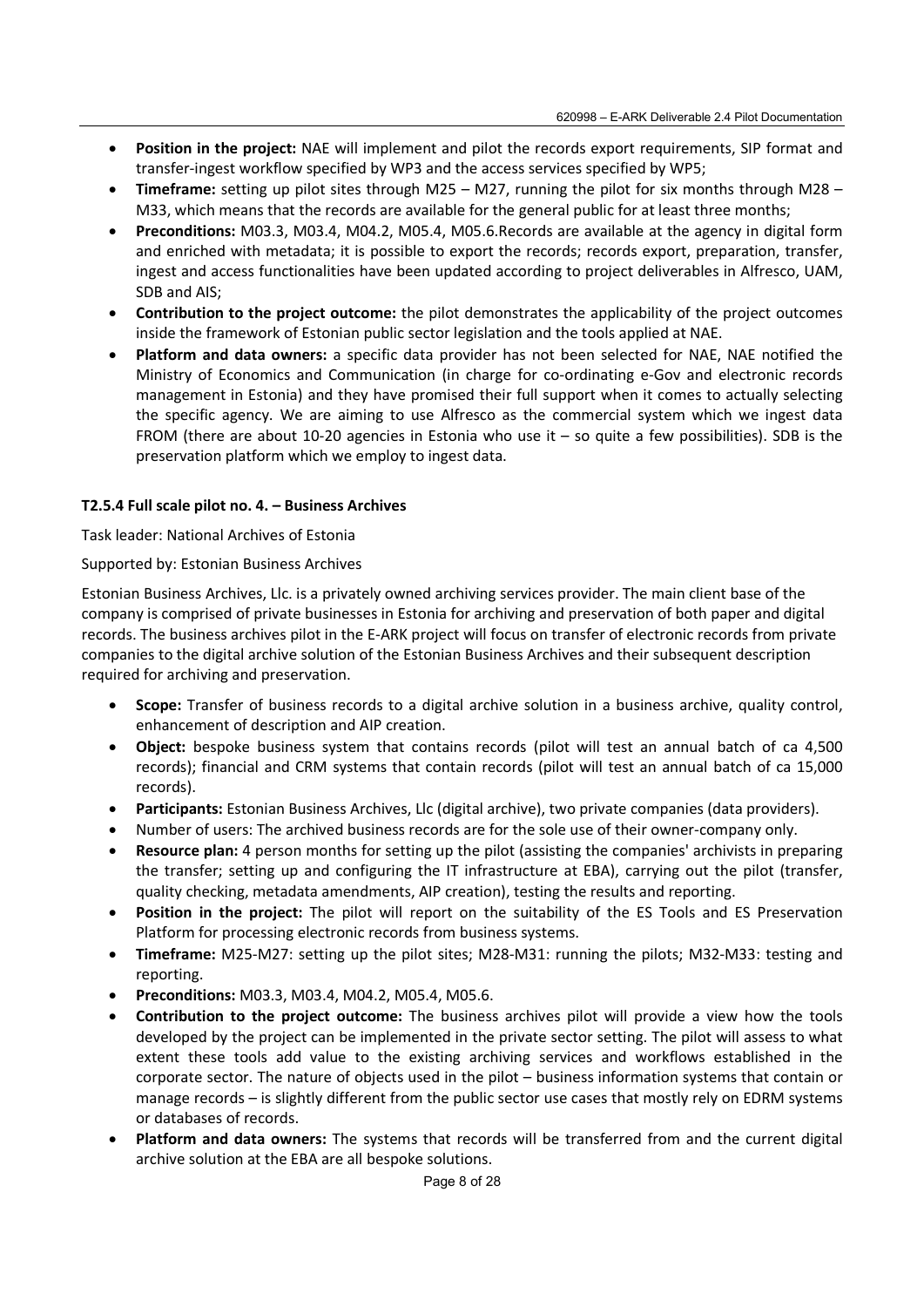## **T2.5.5 Full scale pilot no. 5. – Preservation and access to records with geodata**

Task leader: National Archives of Slovenia.

## Supported by: Danish National Archives

During the e-ARK project the standardised method for ingesting geo data will be developed. This will allow the archives to offer geodata as a selection and display criteria of records by means of integration of current state of the art tools.

- **Scope:** Pilot will prove that the SIP and DIP implementations fulfil specific requirements for the records containing GIS data, test the instructions (for the producer and for the archive) regarding all phases of ingest, to prove that the archival use of GIS data is possible (via open data method, direct access in the archives and use GIS data as search criteria in the DIP contents).
- **Object:** pilot report with recommendations about urgent improvements and possible future improvements support for WP6 & WP7 setting up the work environment of selected E-ARK archival tools provide real life examples how the project deliverables can be used
- **Position in the project:** Pilot will prove usability of specification and tools for supporting ingest (WP3 D03.3) and access (WP5 D5.3, D5.4) of archival records with specific data. Uses specifications and tools for supporting ingest (WP3 D03.2, D03.3) and access (WP5 D5.2, D5.3, D5.4)
- **Participants:** National Archives of Slovenia (digital archives), Danish National Archives (best practice exchange)
- **Resource plan:** 7 person months (6 pm for National Archives of Slovenia 1 pm for DNA)
- **Preconditions:** M03.3, M03.4, M04.2, M05.4, M05.6.
- **Timeframe:** M25-M27: setting up the pilot sites; M28-M31: running the pilots; M32-M33: testing and reporting.
- **Platform:** DBExport Tool

## **T2.5.6 Full scale pilot no. 6. – Seamless integration between a live document management system and a longterm digital archiving and preservation service**

## Task leader: KEEP SOLUTIONS

RODA (Repository of Authentic Digital Records) is a long-term digital repository system that implements an ingest workflow that not only validates SIPs, but also checks its contents for virus, does format identification, extracts technical metadata, and migrates file formats to more "preservable" surrogates. RODA also provides access to digital information in several forms such as search/navigate over available metadata as well as online visualisation and download of originals, preservation formats and dissemination derivatives. Administration interfaces allow back-office users to manage fonds/collections and define rules for preservation actions. All interactions between users (human and machines) and the repository are logged for security and accountability reasons. RODA ensures that ingested data is authentic by recording PREMIS metadata on all actions performed by the repository, records provenance in archival metadata standards such as ISAD(g), and ensured integrity and availability by frequently monitoring data and making sure that it has not been tampered with. More recently, RODA has been enhanced to support preservation plans developed in Plato, thus proving a full-cycle preservation environment for digital objects ensuring usability and readability of ingested data.

RODA currently supports the Digital Archiving and Preservation Service at the Portuguese National Archives. This service allows public bodies to submit digital content to the archiving service for long-term preservation. The Digital Archiving and Preservation Service takes care of the necessary procedures to keep data accessible for long periods of time (in the scale of decades). Producers have special privileges in the system, allowing them to manage their data and change the structure of their fonds/collections. Data is submitted via SIP files that need to be manually prepared by producers using an offline tool called RODA-in.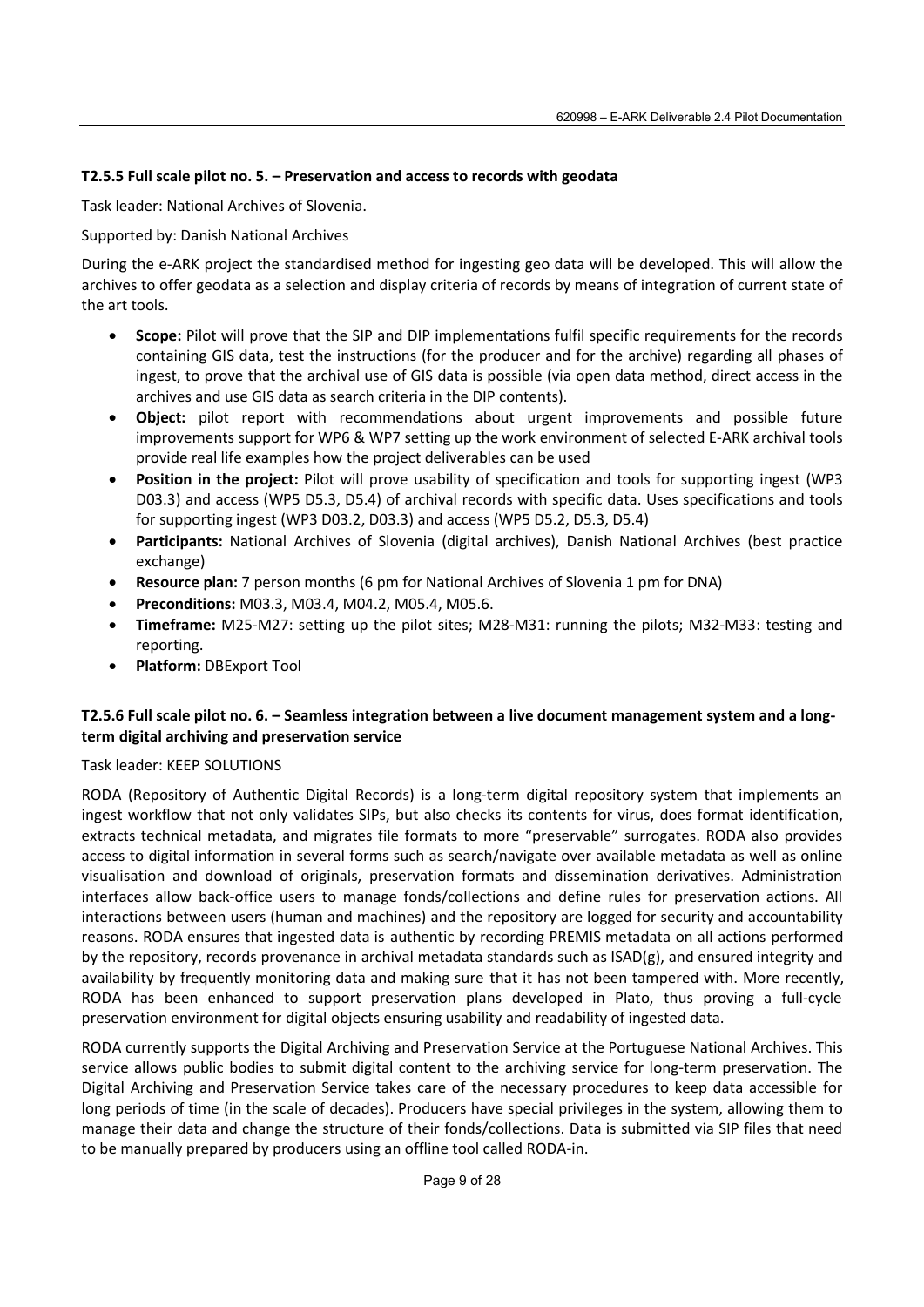- **Scope and objectives:** The goal of this pilot is two-fold. On one hand, Keep Solutions demonstrates that the pan-European SIP structure designed in the WP3 is adequate to support the media types currently supported by RODA (i.e. relational databases, text documents, video, audio and images) and, on the other hand, that the most adequate and scalable form of ingest is to automate the SIP creation process. In order to achieve this, we will tap into a running Document Management System and, based on appraisal and selection strategy installed, we will extract, transform, aggregate and create Submission Information Packages that conform to the pan-European SIP format defined in WP3 that are ready to be ingested in RODA.
- **Participants:** In this pilot we will make use of data produced by several bodies of the Portuguese public administration. One already confirmed is a project partner, the IST. The IST is a Portuguese public university that delivers top quality higher education and engages in research, development and innovation activities. In its activities, several forms of content with high *administrative*, *legal*, *financial* and *informational* value are produced every day. During the project lifetime the IST will engage in a parallel project to re-engineer a large part of the technology that supports its administrative services, which will include the acquisition and deployment of an integrated archival system. This makes this pilot an excellent example as information assets to be ingested from the actual production systems are expected to be highly unstructured and in desperate need of preservation. Besides the IST, the consortium will also take advantage of the role that AMA plays in the structure of the Portuguese Public Administration to complement this case with more data providers.
- **Resource plan:** 7 person months. 6 PM for KEEPS for development, testing and integration and 1 PM for IST for consulting and liaison with the departments that will provide data to the pilot.
- **Position in the project:** RODA already supports preservation actions and dissemination interfaces for 5 media types. This pilot will focus on enhancing the ingest process by connecting the long-term repository to the Document Management Systems active at the data producer's location this way demonstrating SIP suitability for packaging various content types and scalability by providing a seamless ingest process that requires little or no human intervention.
- **Timeframe:** Between M25–M27 the pilot will be deployed. Between M28–M33 the ingest process will run in parallel with the SIP creation process.
- Preconditions: pan-European SIP format defined (WP3). RODA must be enhanced to support the new SIP format (WP3). Automatic SIP creation tool/middleware must be developed to integrate the data provider DMS with the long-term repository.
- **Contribution to the project outcome:** The pilot will demonstrate that the pan-European SIP structure designed in the WP3 is adequate to support the content types currently supported by RODA (i.e. relational databases, text documents, video, audio and images) and, on the other hand. The pilot will also demonstrate and provide a framework for automatic SIP creation and DMS-Repository interoperability showing the scalability of whole ingest process.
- **Platform and data owners:** The owner of the data in this pilot will be the IST. Multiple systems are currently in place to support document management processes, e.g. an internally developed records management system called "DOT", a commercial workflow software called eDocLink, and an archival management system called ICA-Atom. In this pilot a prioritization of existing platforms will be made to choose the ones that will be included in the pilot.

## **T2.5.7 Full scale pilot no. 7. – Access to databases**

Task leader: National Archives of Hungary.

Supported by: Danish National Archives

NAH will extract structured content from an Oracle database with the tools developed by WP3. The pilot will examine the applicability of data-warehouse concepts in an archival environment in order to maintain both the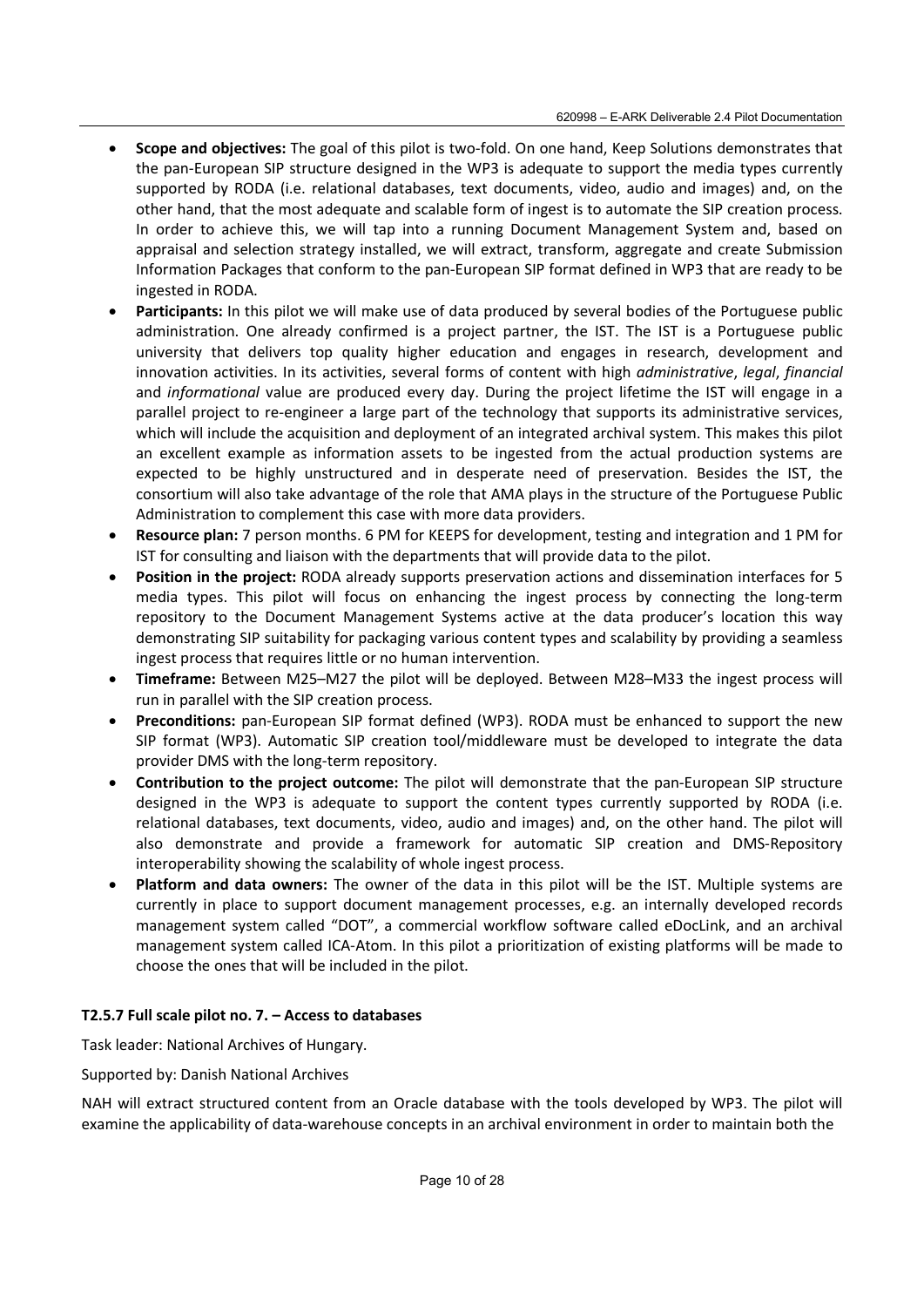original structure and intellectual interpretability of ingested data. The working prototype for access will be a user-friendly web-based application based on the DIP specification of WP5.

- **Scope:** Representation of not less than 2 databases of different sizes and complexities with restricted and open content.
- **Objects:** Extract data from the EDRMS and the databases, create SIPs for structured and unstructured records using the ESSArch Tools, ingest the SIPs to the repository using the ESSArch Preservation Platform, for further evaluation.
- **Participants:** National Archives of Hungary (digital archives), data provider
- **Resource plan:** 6 person months for setting up the pilot (assisting the archivists and the data provider in preparing the transfer; setting up and configuring the IT infrastructure at NAH), carrying out the pilot (transfer, quality checking, metadata amendments, AIP creation), testing the results and reporting.
- **Position in the project:** NAH will primarily implement and pilot the applicability of specifications and tools related to access (WP5 D5.3, D5.4). The pilot will also prove usability of specifications and tools for supporting ingest (WP3 D03.3) of archival records.
- **Resource plan:** 7 person months (6 pm for National Archives of Slovenia 1 pm for DNA)
- **Preconditions:** M03.3, M03.4, M04.2, M05.4, M05.6.
- **Timeframe:** M25-M27: setting up the pilot sites; M28-M31: running the pilot; M32-M33: testing and reporting.
- Contribution to the project outcome
- **Data owner:** Prosecution Service of Hungary
- **Platform:** DBExport Tool, Oracle APEX, development in Java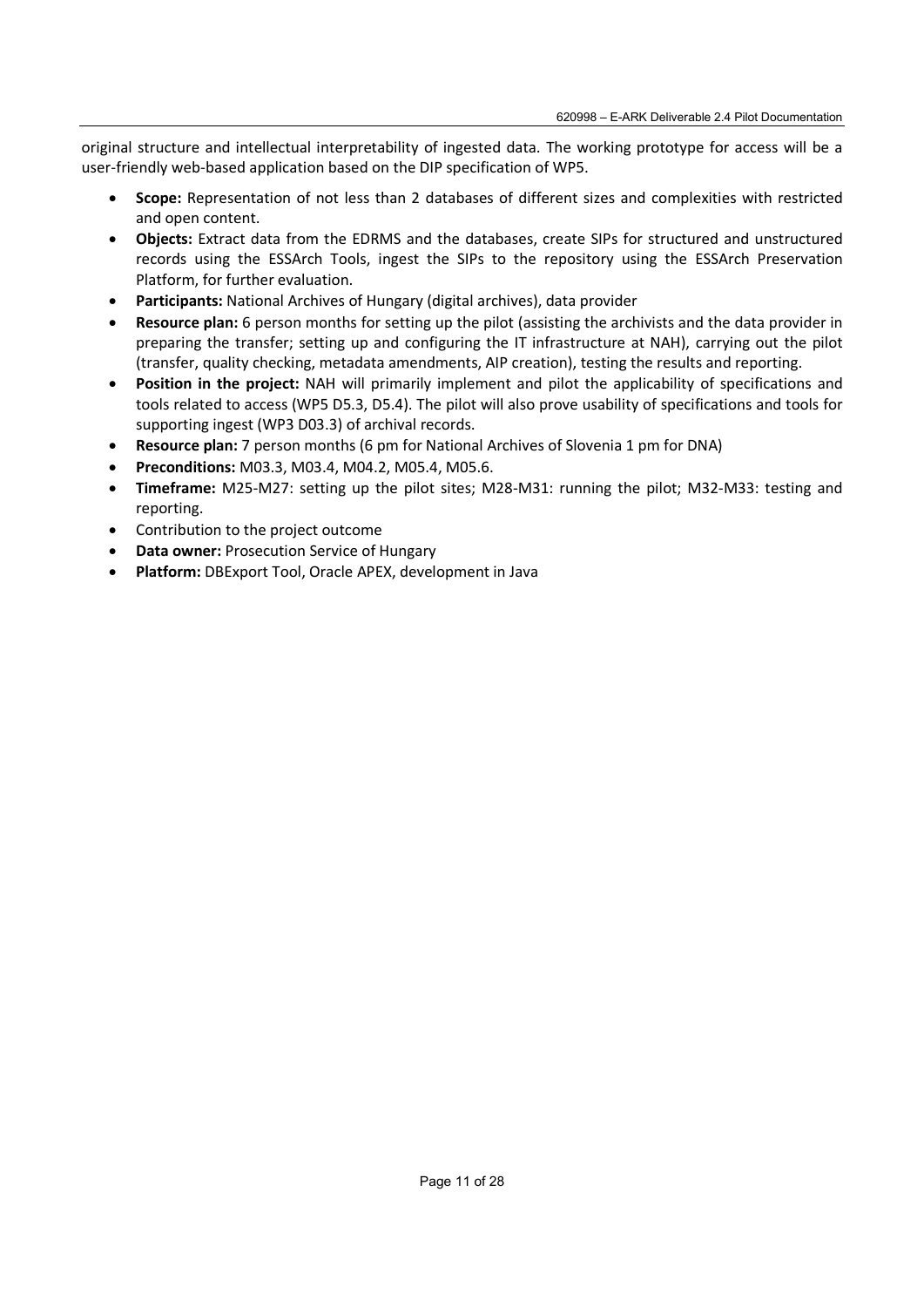# 3. Structure of this Document

The documentation corresponding to the deliverable *D2.4 Pilot Documentation* consists of a summary document (this document) and pilot specific documents.

- **•** Summary (this document) The Summary contains the common information and short overview of the pilots, along with links to the final version of the Pilot Definition excel files and Pilot Documentation Packages.
- **•** Pilot Definition (Final version) The Pilot Definition Excel spreadsheet provides detailed information about scenarios, data sets and stepby-step preparation and process step instructions.
- **Pilot Documentation Package**

The Pilot Documentation Package is created by the pilot staff responsible for the pilot execution. This package contains additional information along with screenshots (and videos in some cases) of the tools during the execution of the pilot.

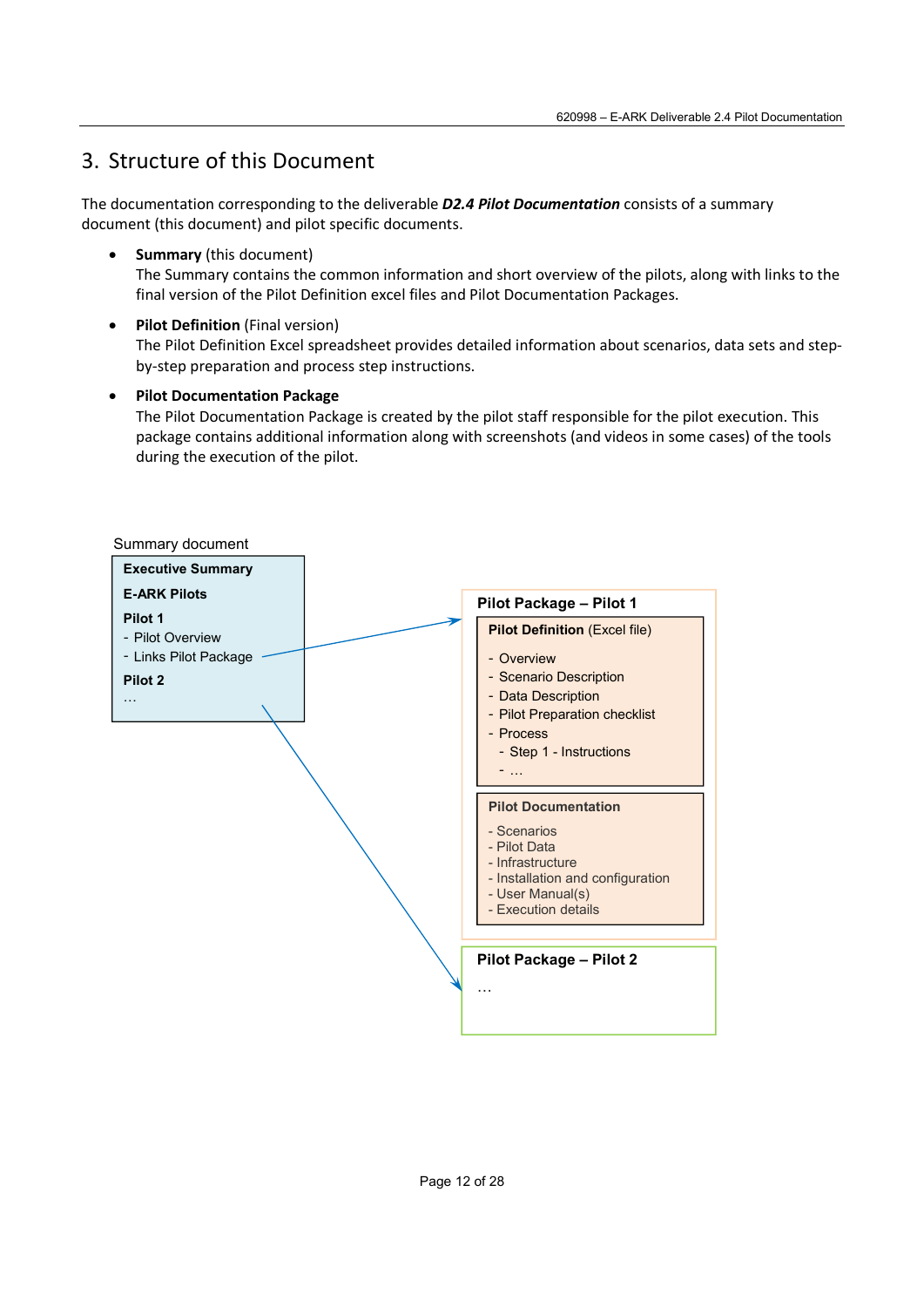The whole D2.4 documentation consists of the following documents and folders:

**Summary** (this document) – Created by WP2

### **Pilot Package – Pilot 1**

- Pilot Definition (Final version) Created by WP2 and Pilot 1 responsible
- Pilot Documentation files Created by Pilot 1

### **Pilot Package – Pilot 2**

- Pilot Definition (Final version) Created by WP2 and Pilot 2 responsible
- Pilot Documentation files Created by Pilot 2

### **Pilot Package – Pilot 3**

- Pilot Definition (Final version) Created by WP2 and Pilot 3 responsible
- Pilot Documentation files Created by Pilot 3

### **Pilot Package – Pilot 4**

- Pilot Definition (Final version) Created by WP2 and Pilot 4 responsible
- Pilot Documentation files Created by Pilot 4

### **Pilot Package – Pilot 5**

- Pilot Definition (Final version) Created by WP2 and Pilot 5 responsible
- Pilot Documentation files Created by Pilot 5

### **Pilot Package – Pilot 6**

- Pilot Definition (Final version) Created by WP2 and Pilot 1 responsible
- Pilot Documentation files Created by Pilot 6

### **Pilot Package – Pilot 7**

- Pilot Definition (Final version) Created by WP2 and Pilot 7 responsible
- Pilot Documentation files Created by Pilot 7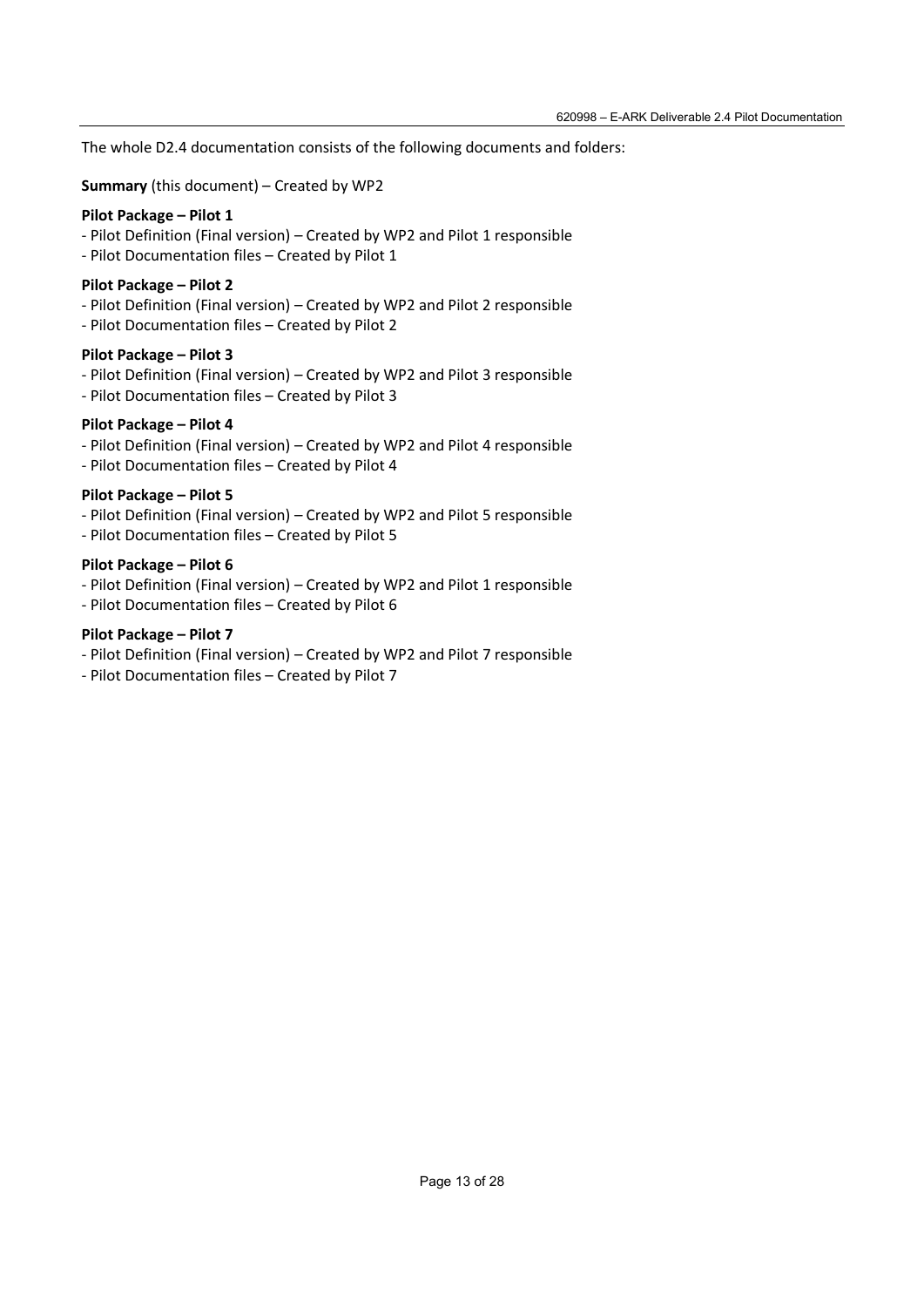# 4. Pilot Overview

## **4.1 Pilots and the E-ARK General Model**

## **OAIS Relevance**

The following table provides OAIS process – Pilot cross-reference information. This table is part of the EARK General Model v2.0.

|                         | Pilot - OAIS Process cross reference table                                                                                                       |            |        |                                         |                    |               |
|-------------------------|--------------------------------------------------------------------------------------------------------------------------------------------------|------------|--------|-----------------------------------------|--------------------|---------------|
| <b>E-ARK</b>            | <b>General Model v2.0</b>                                                                                                                        |            |        |                                         |                    |               |
| <b>Full-scale Pilot</b> |                                                                                                                                                  | Pre-Ingest | Ingest | <b>Archival Storage</b><br>Preservation | Management<br>Data | <b>Access</b> |
| Pilot 1                 | SIP creation of relational databases<br>(Danish National Archives)                                                                               |            |        |                                         |                    |               |
| Pilot <sub>2</sub>      | SIP creation and ingest of records<br>(National Archives of Norway)                                                                              |            |        |                                         |                    |               |
| Pilot 3                 | Ingest from government agencies<br>(National Archives of Estonia)                                                                                |            |        |                                         |                    |               |
| Pilot 4                 | <b>Business archives</b><br>(National Archives of Estonia,<br><b>Estonian Business Archives)</b>                                                 |            |        |                                         |                    |               |
| Pilot 5                 | Preservation and access to records with geodata<br>(National Archives of Slovenia)                                                               |            |        |                                         |                    |               |
| Pilot <sub>6</sub>      | Seamless integration between a live document management system<br>and a long-term digital archiving and preservation service<br>(KEEP SOLUTIONS) |            |        |                                         |                    |               |
| Pilot 7                 | Access to databases<br>(National Archives of Hungary)                                                                                            |            |        |                                         |                    |               |

Focus of the pilot

Elements also used/tried within the pilot

## **Pilot Scenarios and E-ARK Use cases**

WP3-4 (Pre-Ingest/Ingest) and WP5 (Access) have been focusing on the following business use-case scenarios in the scope of the E-ARK project:

Pre-Ingest/Ingest use-cases

- Extract and Ingest relational database based on SIARD 2.0
- Extract and Ingest ERMS records based on MoReq2010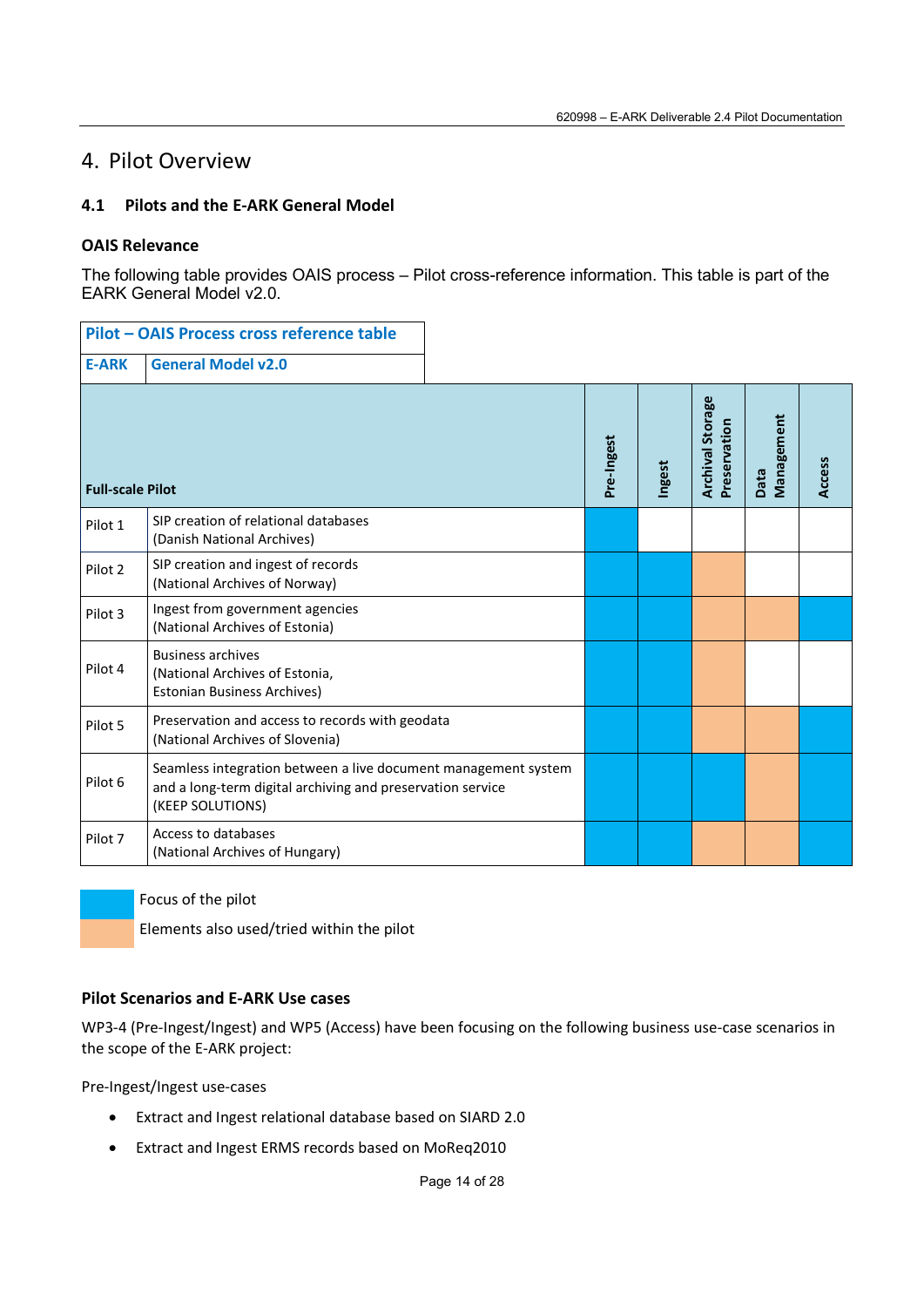- Extract and Ingest computer files from simple file-system GML
- Extract and Ingest computer files from simple file-system

### Access use-cases

- Access databases via Sofia (SQL)
- Access databases via SOLR (not SQL)
- Access single ERMS records via Alfresco CMS
- Access geodata via QGIS
- Access data with OLAP via oracle

The following table provides cross-reference information about scenarios defined in the full-scale pilots and the above listed E-ARK use-cases. This table is part of the EARK General Model v2.0.

|                                                      | Pilot Scenario - E-ARK Use-cases cross reference table                      |                                                              |                                                       |                                                                    |                                                              |       |                                  |                                     |                                                |                            |                                  |       |
|------------------------------------------------------|-----------------------------------------------------------------------------|--------------------------------------------------------------|-------------------------------------------------------|--------------------------------------------------------------------|--------------------------------------------------------------|-------|----------------------------------|-------------------------------------|------------------------------------------------|----------------------------|----------------------------------|-------|
| <b>General Model v2.0</b><br><b>E-ARK</b>            |                                                                             |                                                              |                                                       |                                                                    |                                                              |       |                                  |                                     |                                                |                            |                                  |       |
|                                                      |                                                                             |                                                              |                                                       | Pre-Ingest / Ingest                                                |                                                              |       |                                  |                                     | Access                                         |                            |                                  |       |
| <b>Pilot Scenario</b><br>(Pilot #. Scenario #)       |                                                                             | database based on SIARD 2.0<br>Extract and Ingest relational | Extract and Ingest ERMS records<br>based on MoReq2010 | Extract and Ingest computer files<br>from simple file-system - GML | Extract and Ingest computer files<br>from simple file-system | Other | Access databases via DBVTK (SQL) | Access databases via SOLR (not SQL) | Access single ERMS records via<br>Alfresco CMS | geodata via QGIS<br>Access | Access data with OLAP via Oracle | Other |
| 1.1 Extracting records from database                 |                                                                             |                                                              |                                                       |                                                                    |                                                              |       |                                  |                                     |                                                |                            |                                  |       |
|                                                      | 1.2 Extracting records from database                                        |                                                              |                                                       |                                                                    |                                                              |       |                                  |                                     |                                                |                            |                                  |       |
|                                                      | 1.3 Extracting records from database                                        |                                                              |                                                       |                                                                    |                                                              |       |                                  |                                     |                                                |                            |                                  |       |
|                                                      | 1.4 Extracting records from database                                        |                                                              |                                                       |                                                                    |                                                              |       |                                  |                                     |                                                |                            |                                  |       |
| records                                              | 2.1 SIP Creation and Ingest of unstructured                                 |                                                              |                                                       |                                                                    |                                                              |       |                                  |                                     |                                                |                            |                                  |       |
| records                                              | 2.2 SIP Creation and Ingest of unstructured                                 |                                                              |                                                       |                                                                    |                                                              |       |                                  |                                     |                                                |                            |                                  |       |
| 2.3 SIP Creation and Ingest of structured<br>records |                                                                             |                                                              |                                                       |                                                                    |                                                              |       |                                  |                                     |                                                |                            |                                  |       |
|                                                      | 3.1 Extract records from EDRM and ingest<br>into Preservica                 |                                                              |                                                       |                                                                    |                                                              |       |                                  |                                     |                                                |                            |                                  |       |
| interface                                            | 3.3 Provide access to records from<br>governmental institution through CMIS |                                                              |                                                       |                                                                    |                                                              |       |                                  |                                     |                                                |                            |                                  |       |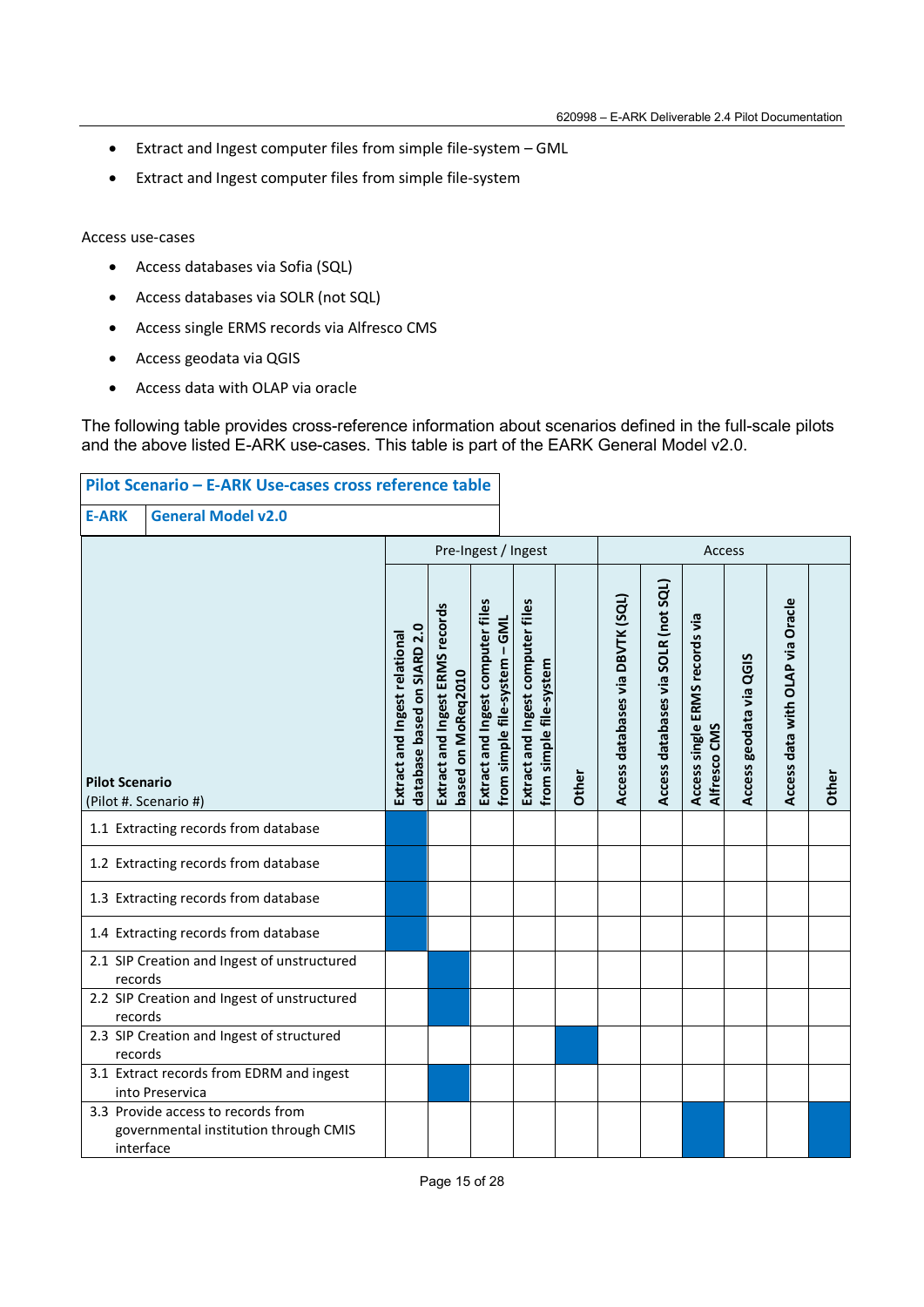620998 – E-ARK Deliverable 2.4 Pilot Documentation

| 4.1 SIP Creation and Ingest of business      |  |  |  |  |  |  |
|----------------------------------------------|--|--|--|--|--|--|
| records from bespoke business system         |  |  |  |  |  |  |
| 4.2 Import business records from SIARD       |  |  |  |  |  |  |
| packages to bespoke business system          |  |  |  |  |  |  |
| 4.3 SIP Creation and Ingest of business      |  |  |  |  |  |  |
| records from bespoke business system         |  |  |  |  |  |  |
| 4.4 Import business records from SIARD       |  |  |  |  |  |  |
| packages to bespoke business system          |  |  |  |  |  |  |
| 5.1 SIP Creation and Ingest of records with  |  |  |  |  |  |  |
| Geodata                                      |  |  |  |  |  |  |
| 5.2 SIP Creation and Ingest of records with  |  |  |  |  |  |  |
| Geodata                                      |  |  |  |  |  |  |
| 5.3 Search and Access information using      |  |  |  |  |  |  |
| Geadota                                      |  |  |  |  |  |  |
| 5.4 Search and Access information using      |  |  |  |  |  |  |
| Geadota                                      |  |  |  |  |  |  |
| 6.1 Automatic ingest of records from a semi- |  |  |  |  |  |  |
| active archival management system            |  |  |  |  |  |  |
| 7.1 SIP Creation and Ingest of old (not      |  |  |  |  |  |  |
| normalized) database in SIARD 2.0 format     |  |  |  |  |  |  |
| 7.2 SIP Creation and Ingest of unstructured  |  |  |  |  |  |  |
| files                                        |  |  |  |  |  |  |
| 7.3 Extract SIARD Package from Preservica /  |  |  |  |  |  |  |
| E-ARK AIP (APEX/OWB access)                  |  |  |  |  |  |  |
| 7.4 Search and present SIARD based           |  |  |  |  |  |  |
| information with E-ARK access tools          |  |  |  |  |  |  |
| (HADOOP, HIVE Presentation)                  |  |  |  |  |  |  |
| 7.5 Access information from unstructured     |  |  |  |  |  |  |
| files                                        |  |  |  |  |  |  |

## **Pilots and E-ARK Tools**

The following table provides cross-reference information about scenarios defined in the full-scale pilots and E-ARK tools developed by WP3-WP5 or in WP6 as part of the integrated prototype. This table is part of the EARK General Model v2.0.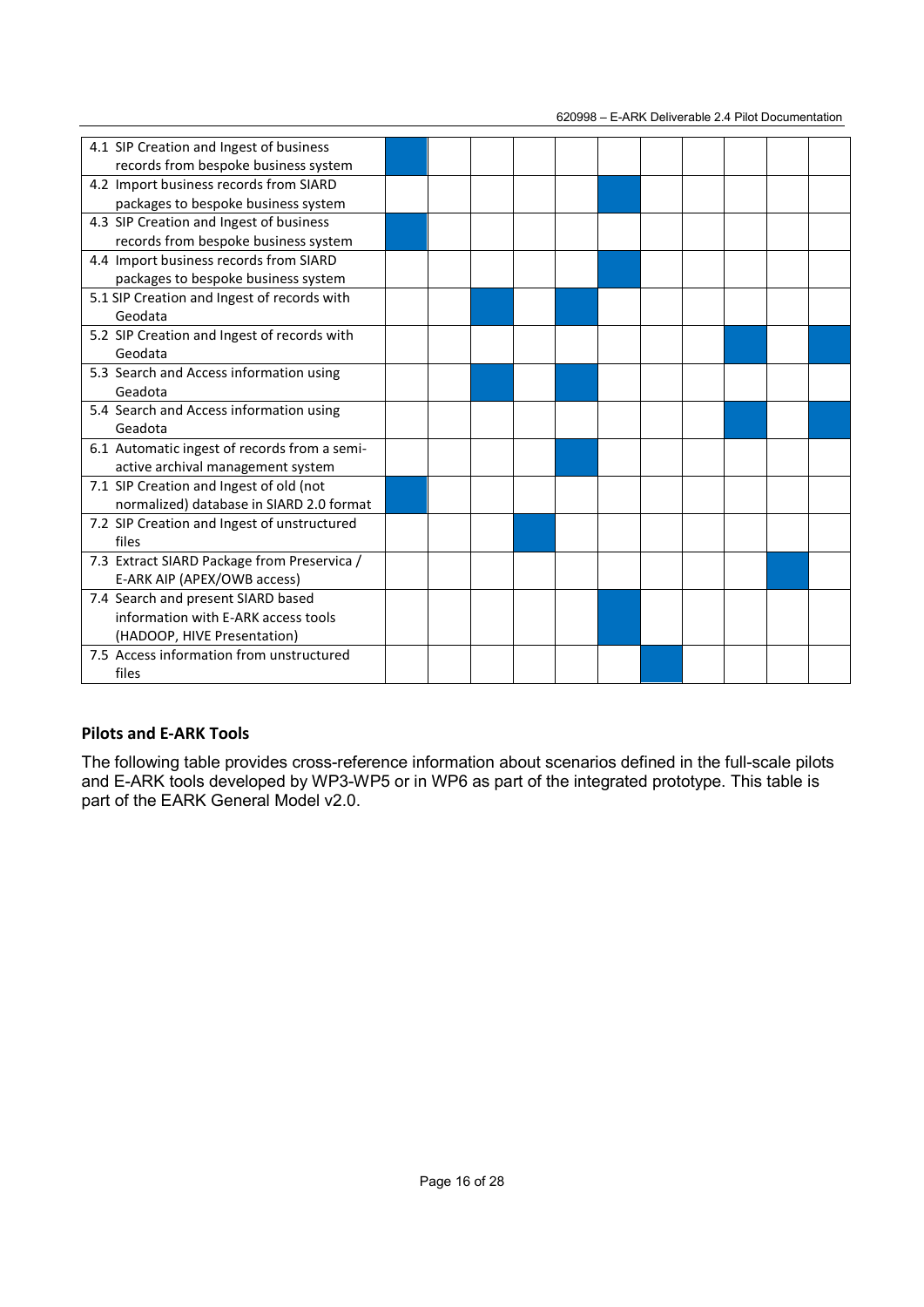## **Scenarios - Tools**

**E-ARK General Model v2.0** 

|                    |                                                                                    | Pre-Ingest                       |                       | Ingest - Storage |                             |                             |            |                         |                     |                        | <b>Storage - Access</b>              |              |           |                              |                             |                           |               |                                      |                    |                     |              |           |                   |                        |                   |      |           |          |                    |                    |
|--------------------|------------------------------------------------------------------------------------|----------------------------------|-----------------------|------------------|-----------------------------|-----------------------------|------------|-------------------------|---------------------|------------------------|--------------------------------------|--------------|-----------|------------------------------|-----------------------------|---------------------------|---------------|--------------------------------------|--------------------|---------------------|--------------|-----------|-------------------|------------------------|-------------------|------|-----------|----------|--------------------|--------------------|
| Pilot              | <b>Scenario</b>                                                                    | Toolkit<br>Database Preservation | Alfrsco Export Module | RODA-In          | ESSArch Tool Producer (ETP) | ESSArch Tools Archive (ETA) | <b>NVN</b> | SIP creator (E-ARK Web) | SIP2AIP (E-ARK Web) | <b>RODA Repository</b> | <b>ESSArch Preservation Platform</b> | HDFS-Storage | Catalogue | OMT - Search and Dsiplay GUI | Service<br>Order Submission | OMT-Order Management Tool | Lily - Ingest | <b>ESSArch Preservation Platform</b> | E-ARK Web (Search) | AIP2DIP (E-ARK Web) | <b>DBPTK</b> | IP Viewer | DB Viewer (Sofia) | ERMS Viewer (Alfresco) | Single file Viewr | QGIS | Geoserver | Peripleo | Orade (OLAP Viwer) | CMIS portal/viewer |
| Pilot 1            | Extracting records from database                                                   |                                  |                       |                  |                             |                             |            |                         |                     |                        |                                      |              |           |                              |                             |                           |               |                                      |                    |                     |              |           |                   |                        |                   |      |           |          |                    |                    |
| (DNA)              | Extracting records from database                                                   |                                  |                       |                  |                             |                             |            |                         |                     |                        |                                      |              |           |                              |                             |                           |               |                                      |                    |                     |              |           |                   |                        |                   |      |           |          |                    |                    |
|                    | Extracting records from database                                                   |                                  |                       |                  |                             |                             |            |                         |                     |                        |                                      |              |           |                              |                             |                           |               |                                      |                    |                     |              |           |                   |                        |                   |      |           |          |                    |                    |
|                    | 4. Extracting records from database                                                |                                  |                       |                  |                             |                             |            |                         |                     |                        |                                      |              |           |                              |                             |                           |               |                                      |                    |                     |              |           |                   |                        |                   |      |           |          |                    |                    |
| Pilot <sub>2</sub> | 1. SIP Creation and Ingest of unstructured records                                 |                                  |                       |                  |                             |                             |            |                         |                     |                        |                                      |              |           |                              |                             |                           |               |                                      |                    |                     |              |           |                   |                        |                   |      |           |          |                    |                    |
| (NAN)              | 2. SIP Creation and Ingest of unstructured records                                 |                                  |                       |                  |                             |                             |            |                         |                     |                        |                                      |              |           |                              |                             |                           |               |                                      |                    |                     |              |           |                   |                        |                   |      |           |          |                    |                    |
|                    | 3. SIP Creation and Ingest of structured records                                   |                                  |                       |                  |                             |                             |            |                         |                     |                        |                                      |              |           |                              |                             |                           |               |                                      |                    |                     |              |           |                   |                        |                   |      |           |          |                    |                    |
| Pilot 3            | 3.1 Extract records from EDRM and ingest into Preservica                           |                                  |                       |                  |                             |                             |            |                         |                     |                        |                                      |              |           |                              |                             |                           |               |                                      |                    |                     |              |           |                   |                        |                   |      |           |          |                    |                    |
| (NAE)              | 3.2 Extract records from EDRM and ingest into Preservica                           |                                  |                       |                  |                             |                             |            |                         |                     |                        |                                      |              |           |                              |                             |                           |               |                                      |                    |                     |              |           |                   |                        |                   |      |           |          |                    |                    |
|                    | 3.3 Provide access to records from governmental institution through CMIS interface |                                  |                       |                  |                             |                             |            |                         |                     |                        |                                      |              |           |                              |                             |                           |               |                                      |                    |                     |              |           |                   |                        |                   |      |           |          |                    |                    |
|                    | 3.4 Provide access to records from governmental institution through CMIS interface |                                  |                       |                  |                             |                             |            |                         |                     |                        |                                      |              |           |                              |                             |                           |               |                                      |                    |                     |              |           |                   |                        |                   |      |           |          |                    |                    |
| Pilot 4<br>(EBA)   | 4.1 SIP Creation and Ingest of business records from bespoke business system       |                                  |                       |                  |                             |                             |            |                         |                     |                        |                                      |              |           |                              |                             |                           |               |                                      |                    |                     |              |           |                   |                        |                   |      |           |          |                    |                    |
| Pilot 5            | 5.1 SIP Creation and Ingest of records with Geodata                                |                                  |                       |                  |                             |                             |            |                         |                     |                        |                                      |              |           |                              |                             |                           |               |                                      |                    |                     |              |           |                   |                        |                   |      |           |          |                    |                    |
| (SNA)              | 5.2 SIP Creation and Ingest of records with Geodata                                |                                  |                       |                  |                             |                             |            |                         |                     |                        |                                      |              |           |                              |                             |                           |               |                                      |                    |                     |              |           |                   |                        |                   |      |           |          |                    |                    |
|                    | 5.3 Search and Access information using Geadota                                    |                                  |                       |                  |                             |                             |            |                         |                     |                        |                                      |              |           |                              |                             |                           |               |                                      |                    |                     |              |           |                   |                        |                   |      |           |          |                    |                    |
|                    | 5.4 Search and Access information using Geadota                                    |                                  |                       |                  |                             |                             |            |                         |                     |                        |                                      |              |           |                              |                             |                           |               |                                      |                    |                     |              |           |                   |                        |                   |      |           |          |                    |                    |
| Pilot <sub>6</sub> | 6.1 Automatic ingest of records from a semi-active archival management system      |                                  |                       |                  |                             |                             |            |                         |                     |                        |                                      |              |           |                              |                             |                           |               |                                      |                    |                     |              |           |                   |                        |                   |      |           |          |                    |                    |
| (KEEPS)            | 6.2 Automatic ingest of records from a semi-active archival management system      |                                  |                       |                  |                             |                             |            |                         |                     |                        |                                      |              |           |                              |                             |                           |               |                                      |                    |                     |              |           |                   |                        |                   |      |           |          |                    |                    |
| Pilot <sub>7</sub> | 7.1 SIP Creation and Ingest of old (not normalized) database in SIARD 2.0 format   |                                  |                       |                  |                             |                             |            |                         |                     |                        |                                      |              |           |                              |                             |                           |               |                                      |                    |                     |              |           |                   |                        |                   |      |           |          |                    |                    |
| (NAH)              | 7.2 SIP Creation and Ingest of unstructured files                                  |                                  |                       |                  |                             |                             |            |                         |                     |                        |                                      |              |           |                              |                             |                           |               |                                      |                    |                     |              |           |                   |                        |                   |      |           |          |                    |                    |
|                    | 7.3 Extract SIARD Package from Preservica / E-ARK AIP (APEX/OWB access)            |                                  |                       |                  |                             |                             |            |                         |                     |                        |                                      |              |           |                              |                             |                           |               |                                      |                    |                     |              |           |                   |                        |                   |      |           |          |                    |                    |
|                    | 7.4 Search and present SIARD based information with E-ARK access tools             |                                  |                       |                  |                             |                             |            |                         |                     |                        |                                      |              |           |                              |                             |                           |               |                                      |                    |                     |              |           |                   |                        |                   |      |           |          |                    |                    |
|                    | 7.5 Access information from unstructured files                                     |                                  |                       |                  |                             |                             |            |                         |                     |                        |                                      |              |           |                              |                             |                           |               |                                      |                    |                     |              |           |                   |                        |                   |      |           |          |                    |                    |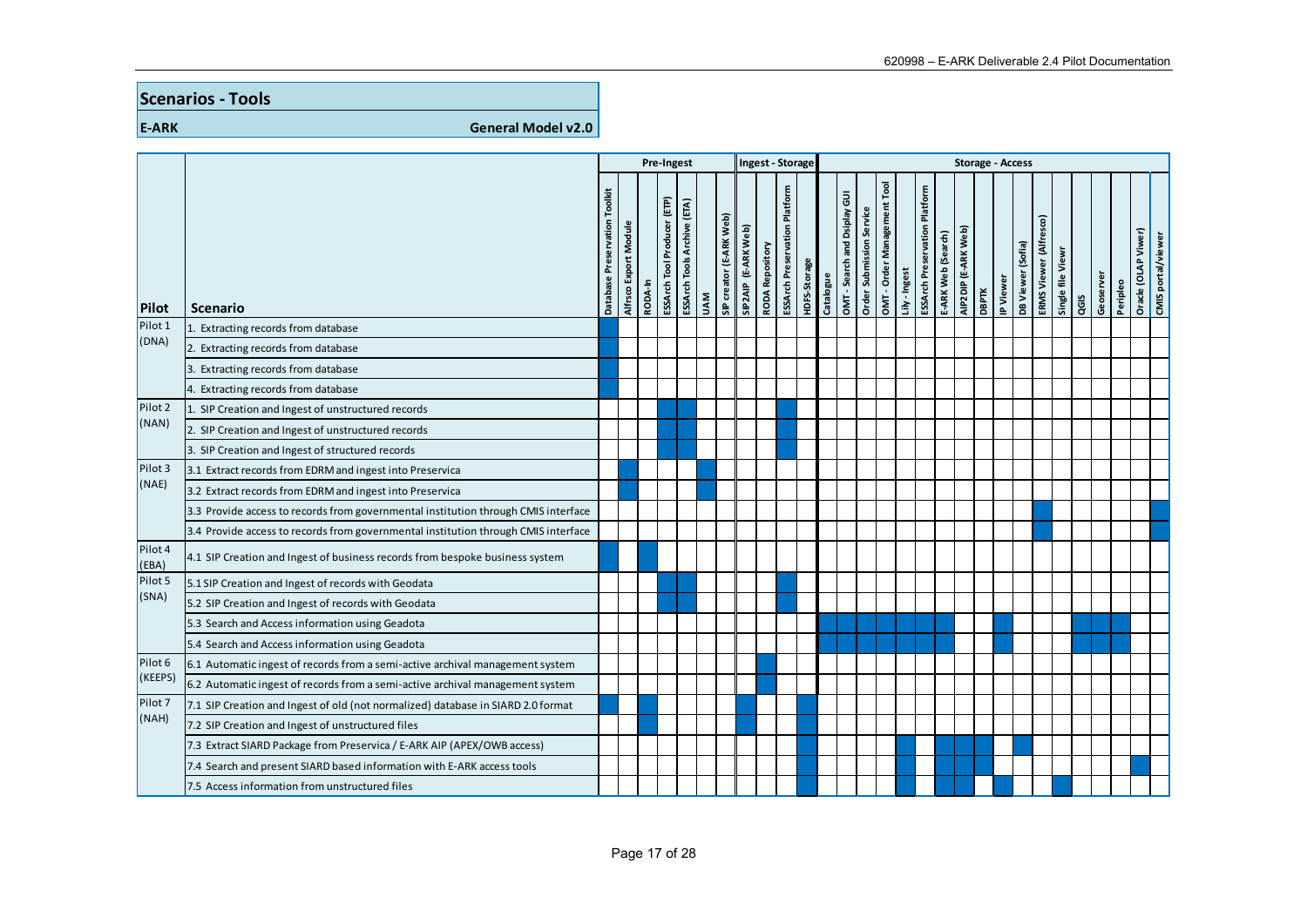## **Pilots Definition**

The scenarios, data and tool usage along with pilot preparation and step-by-step process activities are defined in detail in the Pilot Definition excel documents. The final version of the Pilot Definition excel file of each pilot is part of this deliverable and can be found in the Pilot Package folders.

The Pilot Definition description follows this structure

- **Scenario**
	- $\triangleright$  Business use-case (from General Model)
	- $\triangleright$  Used Information package types
	- Used E-ARK tools
	- $\triangleright$  Data Set description
		- $\triangleright$  Content description
		- $\triangleright$  Metadata description
	- $\triangleright$  Pilot preparation description and status information
	- $\triangleright$  Process description
		- Process step and low-level use-case (from General Model)
			- Used E-ARK and local tools
			- $\triangleright$  Preliminaries and start condition
			- Input/Output
			- $\triangleright$  E-ARK (and local) tools usage details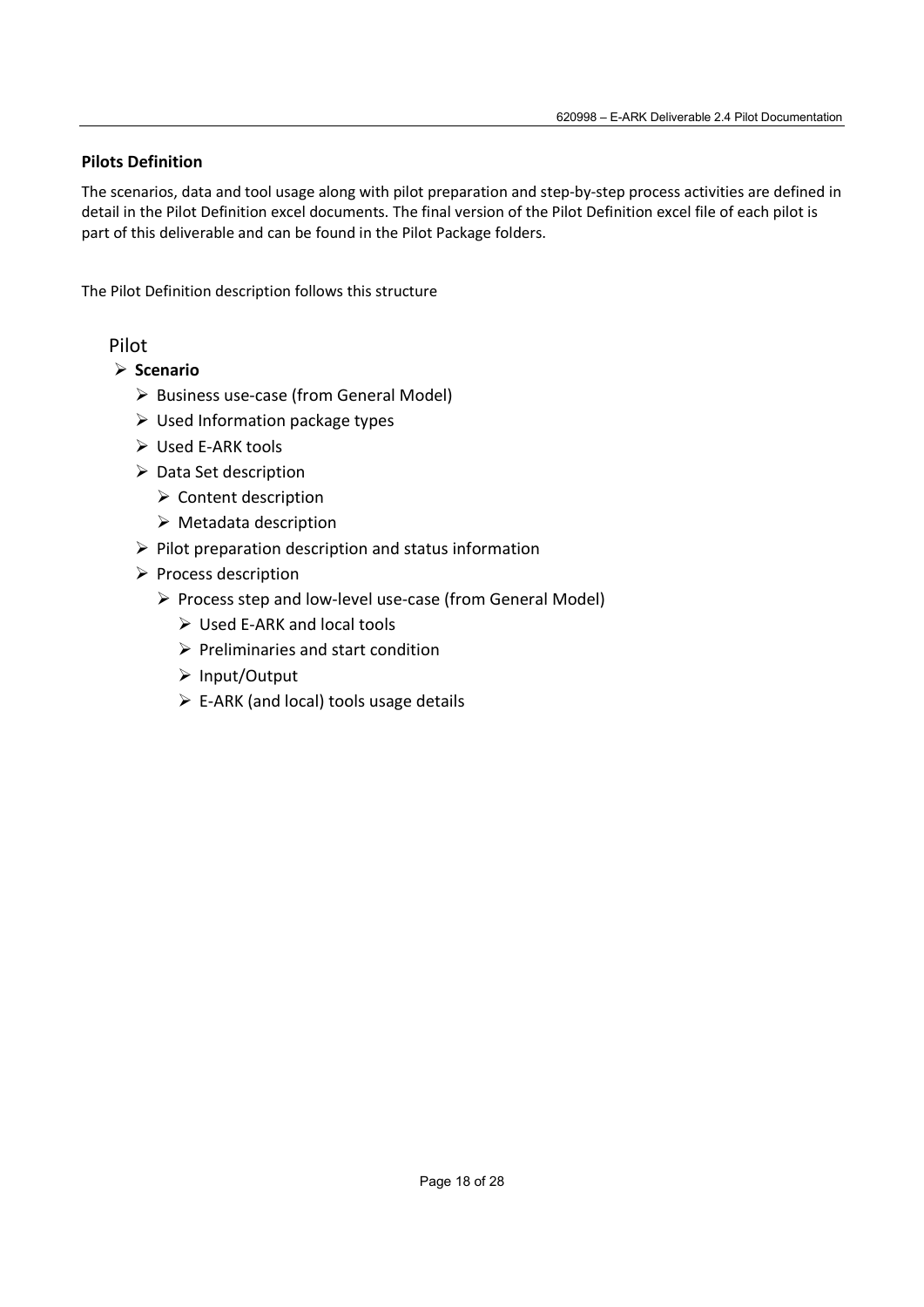# **4.2 Pilots information summary**

| Pilot 1                     | SIP Creation on relational databases                                                            |                                                                                                 |                                                                                                  |  |  |  |  |  |  |
|-----------------------------|-------------------------------------------------------------------------------------------------|-------------------------------------------------------------------------------------------------|--------------------------------------------------------------------------------------------------|--|--|--|--|--|--|
| Task leader                 | Danish National Archives                                                                        |                                                                                                 |                                                                                                  |  |  |  |  |  |  |
| Supported by                | Magenta                                                                                         |                                                                                                 |                                                                                                  |  |  |  |  |  |  |
| Scope                       |                                                                                                 |                                                                                                 | The scope of this Pilot is to test the E-ARK SIP Creation tool with not less than 4 databases of |  |  |  |  |  |  |
|                             |                                                                                                 | different sizes and complexities (one contains several million records)                         |                                                                                                  |  |  |  |  |  |  |
| Object                      |                                                                                                 | Creating SIPs for relational databases using the tool created in WP3, T3.3: SIP Creation Tools, |                                                                                                  |  |  |  |  |  |  |
|                             | for further evaluation                                                                          |                                                                                                 |                                                                                                  |  |  |  |  |  |  |
| Short description           | The goal of the pilot is to make four successful data extractions from live authentic databases |                                                                                                 |                                                                                                  |  |  |  |  |  |  |
|                             | into the SIARD 2.0 format.                                                                      |                                                                                                 |                                                                                                  |  |  |  |  |  |  |
| Contacts                    | Name (Title)                                                                                    | E-mail                                                                                          | Skype                                                                                            |  |  |  |  |  |  |
| <b>Contact Person</b>       | Anders Bo Nielsen                                                                               | abn@sa.dk                                                                                       |                                                                                                  |  |  |  |  |  |  |
| Pilot staff member          | Phillip Mike Tømmerholt                                                                         | pmt@sa.dk                                                                                       | philliptommerholt_rigsarkivet                                                                    |  |  |  |  |  |  |
| Pilot staff member          |                                                                                                 |                                                                                                 |                                                                                                  |  |  |  |  |  |  |
| <b>Scenarios</b>            |                                                                                                 |                                                                                                 |                                                                                                  |  |  |  |  |  |  |
| Scenario 1                  | Extracting records from database (Data Set 1)                                                   |                                                                                                 |                                                                                                  |  |  |  |  |  |  |
| Description                 | Extracting records from database containing no documents.                                       |                                                                                                 |                                                                                                  |  |  |  |  |  |  |
| OIAS relevance              | Pre-Ingest                                                                                      |                                                                                                 |                                                                                                  |  |  |  |  |  |  |
| Use-case                    | Extract and Ingest relational database based on SIARD 2.0                                       |                                                                                                 |                                                                                                  |  |  |  |  |  |  |
| <b>E-ARK specifications</b> | <b>SIARD 2.0</b>                                                                                |                                                                                                 |                                                                                                  |  |  |  |  |  |  |
| <b>E-ARK Tools</b>          | <b>Database Preservation Toolkit</b>                                                            |                                                                                                 |                                                                                                  |  |  |  |  |  |  |
| Data                        | Health system from The Danish National Serum Institute                                          |                                                                                                 |                                                                                                  |  |  |  |  |  |  |
| Description                 |                                                                                                 | Database containing information from reported infectious diseases at a national level. 50-60    |                                                                                                  |  |  |  |  |  |  |
|                             | tables and about 90.000 records in the main table.                                              |                                                                                                 |                                                                                                  |  |  |  |  |  |  |
| Data type                   | Microsoft SQL Server 2008                                                                       |                                                                                                 |                                                                                                  |  |  |  |  |  |  |
| Metadata format             | Not relevant                                                                                    |                                                                                                 |                                                                                                  |  |  |  |  |  |  |
| Quantity                    | small                                                                                           |                                                                                                 |                                                                                                  |  |  |  |  |  |  |
| Scenario 2                  | Extracting records from database (Data Set 2)                                                   |                                                                                                 |                                                                                                  |  |  |  |  |  |  |
| Description                 | Extracting records from database containing no documents.                                       |                                                                                                 |                                                                                                  |  |  |  |  |  |  |
| OIAS relevance              | Pre-Ingest                                                                                      |                                                                                                 |                                                                                                  |  |  |  |  |  |  |
| Use-case                    | Extract and Ingest relational database based on SIARD 2.0                                       |                                                                                                 |                                                                                                  |  |  |  |  |  |  |
| <b>E-ARK specifications</b> | SIARD <sub>2.0</sub>                                                                            |                                                                                                 |                                                                                                  |  |  |  |  |  |  |
| <b>E-ARK Tools</b>          | <b>Database Preservation Toolkit</b>                                                            |                                                                                                 |                                                                                                  |  |  |  |  |  |  |
| Data                        | Registry of Cultural Events from Kultunaut Aps                                                  |                                                                                                 |                                                                                                  |  |  |  |  |  |  |
| Description                 |                                                                                                 |                                                                                                 | Database from the commercial company Kultunat Aps, which holds information about cultural        |  |  |  |  |  |  |
|                             |                                                                                                 |                                                                                                 | events at a national level, from events arranged by local communities to cultural events from    |  |  |  |  |  |  |
|                             | the Danish cultural institutions. The database contains more than 5 million records.            |                                                                                                 |                                                                                                  |  |  |  |  |  |  |
| Data type                   | MySQL                                                                                           |                                                                                                 |                                                                                                  |  |  |  |  |  |  |
| Metadata format             | Not relevant                                                                                    |                                                                                                 |                                                                                                  |  |  |  |  |  |  |
| Quantity                    | large                                                                                           |                                                                                                 |                                                                                                  |  |  |  |  |  |  |
| Scenario 3                  | Extracting records from database (Data Set 3)                                                   |                                                                                                 |                                                                                                  |  |  |  |  |  |  |
| Description                 | Extracting records from database containing documents.                                          |                                                                                                 |                                                                                                  |  |  |  |  |  |  |
|                             |                                                                                                 |                                                                                                 | The DNA will go to the producers site with the tool on a USB. The DNA will together with the     |  |  |  |  |  |  |
|                             | producer use the tool and make extractions into two formats: SIARDDK and SIARD2.0.              |                                                                                                 |                                                                                                  |  |  |  |  |  |  |
| OIAS relevance              | Pre-Ingest                                                                                      |                                                                                                 |                                                                                                  |  |  |  |  |  |  |
| Use-case                    | Extract and Ingest relational database based on SIARD 2.0                                       |                                                                                                 |                                                                                                  |  |  |  |  |  |  |
| E-ARK specifications        | SIARD <sub>2.0</sub>                                                                            |                                                                                                 |                                                                                                  |  |  |  |  |  |  |
| <b>E-ARK Tools</b>          | <b>Database Preservation Toolkit</b>                                                            |                                                                                                 |                                                                                                  |  |  |  |  |  |  |
| Data                        | Administrative system from The Danish National Archives                                         |                                                                                                 |                                                                                                  |  |  |  |  |  |  |
| Description                 | Database containing information about all incoming scientific research data, and public         |                                                                                                 |                                                                                                  |  |  |  |  |  |  |
|                             | deliveries of research data. Database containing BLOBs/documents. Size 131 gigabyte.            |                                                                                                 |                                                                                                  |  |  |  |  |  |  |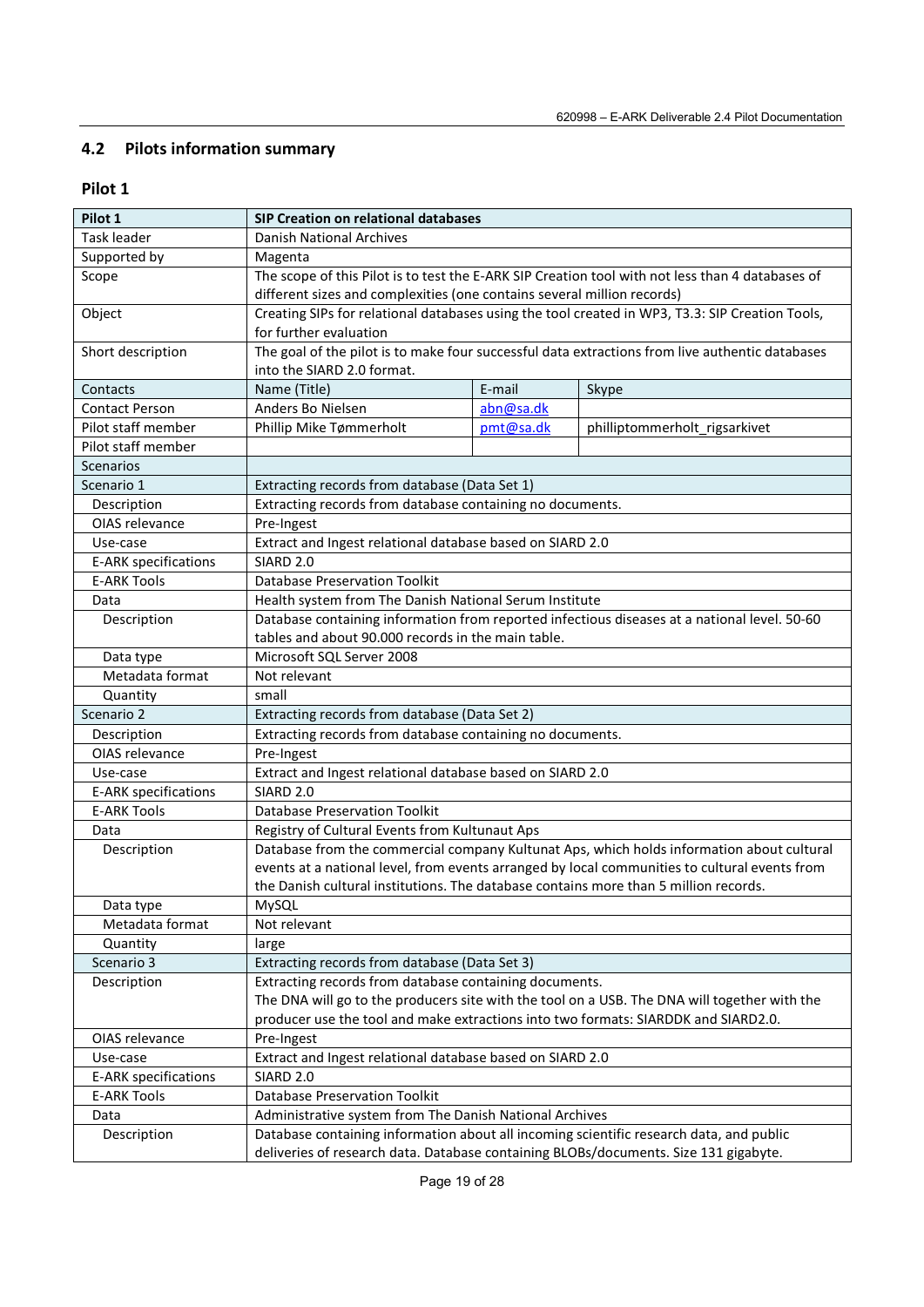| Data type            | Microsoft SQL Server 2008                                                                                                                                                                                                                                                  |
|----------------------|----------------------------------------------------------------------------------------------------------------------------------------------------------------------------------------------------------------------------------------------------------------------------|
| Metadata format      | Not relevant                                                                                                                                                                                                                                                               |
| Quantity             | small                                                                                                                                                                                                                                                                      |
| Scenario 4           | Extracting records from database (Data Set 4)                                                                                                                                                                                                                              |
| Description          | Extracting records from database containing documents.                                                                                                                                                                                                                     |
|                      | The DNA will go to the producers site with the tool on a USB. The DNA will together with the                                                                                                                                                                               |
|                      | producer use the tool and make extractions into two formats: SIARDDK and SIARD2.0.                                                                                                                                                                                         |
| OIAS relevance       | Pre-Ingest                                                                                                                                                                                                                                                                 |
| Use-case             | Extract and Ingest relational database based on SIARD 2.0                                                                                                                                                                                                                  |
| E-ARK specifications | SIARD <sub>2.0</sub>                                                                                                                                                                                                                                                       |
| <b>E-ARK Tools</b>   | Database Preservation Toolkit                                                                                                                                                                                                                                              |
| Data                 | Administrative and health records system from Ministry of Higher Education and Science.                                                                                                                                                                                    |
| Description          | Studenterrådgivningen is an institution under Ministry of Higher Education and Science, whose<br>purpose is to provide social, psychological, and psychiatric counseling, and treatment to<br>students in their educational situation. The database contains about 100,000 |
|                      | BLOBS/documents.                                                                                                                                                                                                                                                           |
| Data type            | MS SQL Server 2008                                                                                                                                                                                                                                                         |
| Metadata format      | Not relevant                                                                                                                                                                                                                                                               |
| Quantity             | large                                                                                                                                                                                                                                                                      |

| Pilot 2                     | SIP creation and ingest of records                                                              |                                                                                            |                                                                                                |  |  |  |  |  |
|-----------------------------|-------------------------------------------------------------------------------------------------|--------------------------------------------------------------------------------------------|------------------------------------------------------------------------------------------------|--|--|--|--|--|
| Task leader                 |                                                                                                 | National Archives of Norway                                                                |                                                                                                |  |  |  |  |  |
| Supported by                |                                                                                                 |                                                                                            |                                                                                                |  |  |  |  |  |
| Scope                       |                                                                                                 | Not less than 2 transfers of unstructured records with mixed restricted and unrestricted   |                                                                                                |  |  |  |  |  |
|                             |                                                                                                 | material, and not less than 1 transfer of structured records.                              |                                                                                                |  |  |  |  |  |
| Object                      |                                                                                                 | Extract data from EDRMS and databases, create SIPs for structured and unstructured records |                                                                                                |  |  |  |  |  |
|                             | using ESSArch Tools, ingest the SIPs to the repository using ESSArch Preservation Platform, for |                                                                                            |                                                                                                |  |  |  |  |  |
|                             | further evaluation                                                                              |                                                                                            |                                                                                                |  |  |  |  |  |
| Short description           |                                                                                                 |                                                                                            | The main part of the pilot includes the export of electronic records and their metadata from   |  |  |  |  |  |
|                             |                                                                                                 |                                                                                            | EDRM systems and databases of Norwegian public sector institutions, transfer and ingest them   |  |  |  |  |  |
|                             | to the NAN digital repository.                                                                  |                                                                                            |                                                                                                |  |  |  |  |  |
| Contacts                    | Name (Title)                                                                                    | F-mail                                                                                     | Skype                                                                                          |  |  |  |  |  |
| <b>Contact Person</b>       | Arne-Kristian Groven                                                                            | arngro@arkivverket.no                                                                      |                                                                                                |  |  |  |  |  |
| Pilot staff member          | Terje Pettersen-Dahl                                                                            | geihau@arkivverket.no                                                                      |                                                                                                |  |  |  |  |  |
| Pilot staff member          | Geir Haug                                                                                       | tepe@arkivverket.no                                                                        |                                                                                                |  |  |  |  |  |
| Pilot staff member          | Jørgen Ø. Vik-Strandli                                                                          | jorvik@arkivverket.no                                                                      |                                                                                                |  |  |  |  |  |
| <b>Scenarios</b>            |                                                                                                 |                                                                                            |                                                                                                |  |  |  |  |  |
| Scenario 1                  |                                                                                                 | SIP Creation and Ingest of unstructured records (Data Set 1)                               |                                                                                                |  |  |  |  |  |
| Description                 |                                                                                                 |                                                                                            | Extract unstructured records from EDRMS based on the Norwegian NOARK 4 standard. Create        |  |  |  |  |  |
|                             |                                                                                                 |                                                                                            | SIP using ESSArch Tools. Ingest the SIP to the repository using ESSArch Preservation Platform, |  |  |  |  |  |
|                             | for further evaluation.                                                                         |                                                                                            |                                                                                                |  |  |  |  |  |
| OIAS relevance              | Pre-Ingest, Ingest                                                                              |                                                                                            |                                                                                                |  |  |  |  |  |
| Use-case                    |                                                                                                 | Extract and Ingest ERMS records (similar to MoReq2010)                                     |                                                                                                |  |  |  |  |  |
| <b>E-ARK specifications</b> | E-ARK-SIP                                                                                       |                                                                                            |                                                                                                |  |  |  |  |  |
| <b>E-ARK Tools</b>          |                                                                                                 |                                                                                            | ESSArch Tool Producer (ETP), ESSArch Tool Archive (ETA), ESSArch Preservation Platform         |  |  |  |  |  |
| Data                        | Noark 4 output from EDRMS                                                                       |                                                                                            |                                                                                                |  |  |  |  |  |
| Description                 |                                                                                                 |                                                                                            | EDRMS data from public producer converted into Noark 4 output (real production data)           |  |  |  |  |  |
| Data type                   |                                                                                                 |                                                                                            | Noark 5 XML file, documents in PDF/A (or a few other specified formats), in TAR file           |  |  |  |  |  |
| Metadata format             | XML: METS, PREMIS, ADDML (local)                                                                |                                                                                            |                                                                                                |  |  |  |  |  |
| Quantity                    | 20GB                                                                                            |                                                                                            |                                                                                                |  |  |  |  |  |
| Scenario 2                  | SIP Creation and Ingest of unstructured records (Data Set 2)                                    |                                                                                            |                                                                                                |  |  |  |  |  |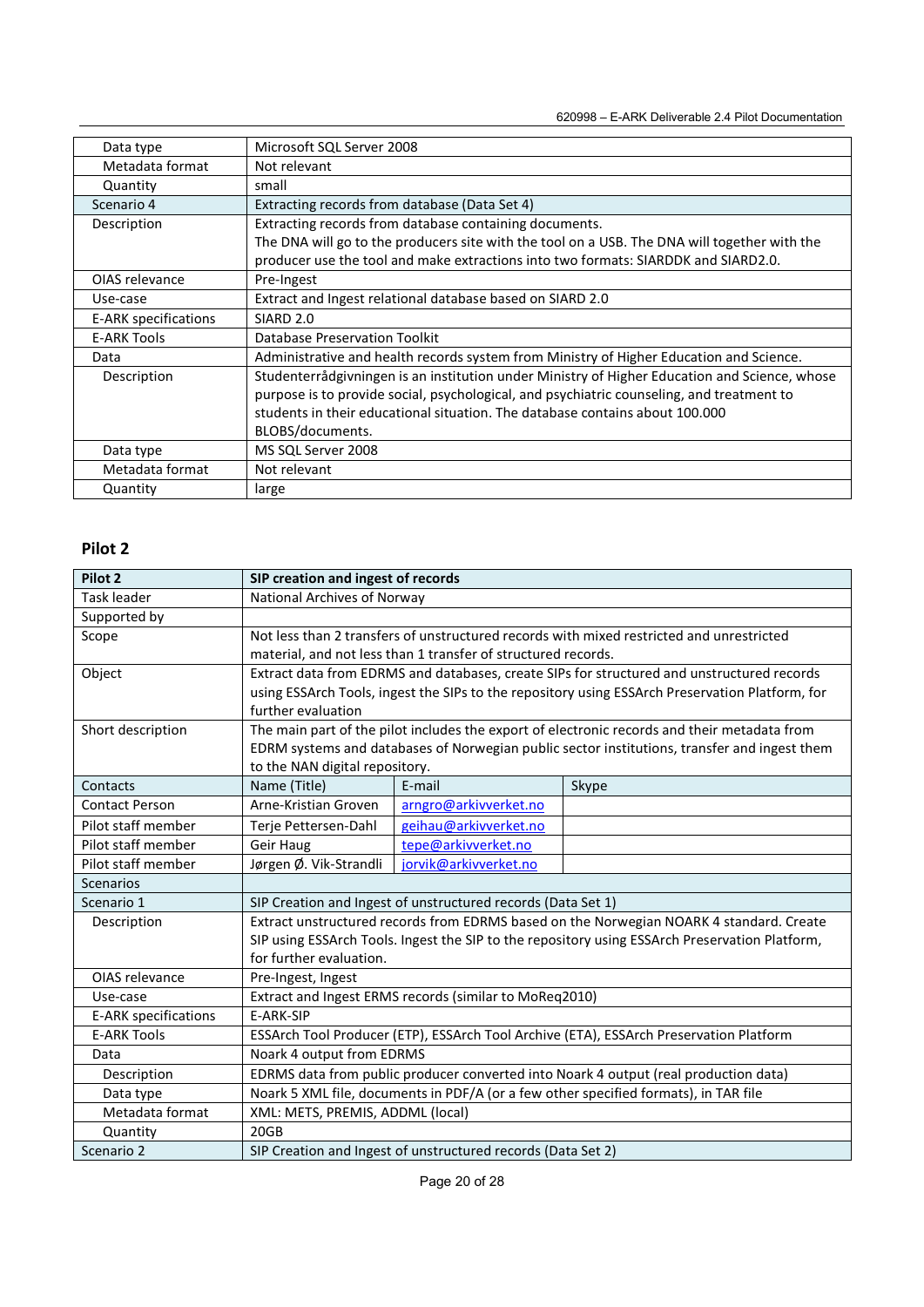| Description                 | Extract unstructured records from EDRMS based on the Norwegian NOARK 5 standard. Create        |
|-----------------------------|------------------------------------------------------------------------------------------------|
|                             | SIP using ESSArch Tools. Ingest the SIP to the repository using ESSArch Preservation Platform, |
|                             | for further evaluation                                                                         |
| OIAS relevance              | Pre-Ingest, Ingest                                                                             |
| Use-case                    | Extract and Ingest ERMS records (similar to MoReq2010)                                         |
| E-ARK specifications        | E-ARK-SIP                                                                                      |
| <b>E-ARK Tools</b>          | ESSArch Tool Producer (ETP), ESSArch Tool Archive (ETA), ESSArch Preservation Platform         |
| Data                        | Noark 5 output from EDRMS                                                                      |
| Description                 | EDRMS data public producer converted into Noark 5 output (real production data)                |
| Data type                   | Noark 5 XML file, documents in PDF/A (or a few other specified formats), in TAR file           |
| Metadata format             | XML: METS, PREMIS, ADDML (local)                                                               |
| Quantity                    | 5 <sub>GB</sub>                                                                                |
| Scenario 3                  | SIP Creation and Ingest of structured records (Data Set 3)                                     |
| Description                 | Extract data from old database output, create SIPs for structured records using ESSArch Tools, |
|                             | ingest the SIPs to the repository using ESSArch Preservation Platform, for further evaluation. |
| OIAS relevance              | Pre-Ingest, Ingest                                                                             |
| Use-case                    | Extract and Ingest ERMS records (similar to MoReq2010)                                         |
| <b>E-ARK specifications</b> | E-ARK-SIP                                                                                      |
| <b>E-ARK Tools</b>          | ESSArch Tool Producer (ETP), ESSArch Tool Archive (ETA), ESSArch Preservation Platform         |
| Data                        | Old database (CSV)                                                                             |
| Description                 | The data set here is the national registry of licenced hunters containing data from the period |
|                             | 1985-1999.                                                                                     |
| Data type                   | CSV format (input), tar file                                                                   |
| Metadata format             | XML: METS, PREMIS, ADDML (local)                                                               |
| Quantity                    | Containing 338.500 registred persons. 105 MB                                                   |

| Pilot 3               | Ingest from government agencies                                                                                                                                                                                                                                                                                                                                                                                                                                                                                                                        |                                                                                                                                                                                                                                                                                                                                                                                               |               |  |  |  |  |  |  |  |
|-----------------------|--------------------------------------------------------------------------------------------------------------------------------------------------------------------------------------------------------------------------------------------------------------------------------------------------------------------------------------------------------------------------------------------------------------------------------------------------------------------------------------------------------------------------------------------------------|-----------------------------------------------------------------------------------------------------------------------------------------------------------------------------------------------------------------------------------------------------------------------------------------------------------------------------------------------------------------------------------------------|---------------|--|--|--|--|--|--|--|
| Task leader           | National Archives of Estonia                                                                                                                                                                                                                                                                                                                                                                                                                                                                                                                           |                                                                                                                                                                                                                                                                                                                                                                                               |               |  |  |  |  |  |  |  |
| Supported by          |                                                                                                                                                                                                                                                                                                                                                                                                                                                                                                                                                        |                                                                                                                                                                                                                                                                                                                                                                                               |               |  |  |  |  |  |  |  |
| Scope                 | agency of course).                                                                                                                                                                                                                                                                                                                                                                                                                                                                                                                                     | Export public records from an EDRM system of a governmental agency to the National Archives<br>of Estonia and make these available through our own catalogue (i.e. Archival Information<br>System, AIS) as well as provide an API for accessing the records from other systems (the original<br>EDRMS at the agency); The whole set will include about 5000 records (but depends on the exact |               |  |  |  |  |  |  |  |
| Object                | Native EDRMS at a governmental agency (Alfresco DELTA), records preparation tool (UAM),<br>digital preservation and access systems (Preservica, AIS)                                                                                                                                                                                                                                                                                                                                                                                                   |                                                                                                                                                                                                                                                                                                                                                                                               |               |  |  |  |  |  |  |  |
| Short description     | The main part of the proposed pilot includes the export of electronic records and their metadata<br>from EDRM systems of Estonian public sector institutions, transfer and ingest to the NAE digital<br>repository.<br>In addition Estonian agencies have the responsibility to make public electronic records with no<br>access restrictions available on their web sites, which means that the pilot will also enable this<br>through standardized linking/access methods that are implemented in the agencies' digital<br>infrastructure / web site |                                                                                                                                                                                                                                                                                                                                                                                               |               |  |  |  |  |  |  |  |
| Contacts              | Name (Title)                                                                                                                                                                                                                                                                                                                                                                                                                                                                                                                                           | E-mail                                                                                                                                                                                                                                                                                                                                                                                        | Skype         |  |  |  |  |  |  |  |
| <b>Contact Person</b> | Karin Oolu                                                                                                                                                                                                                                                                                                                                                                                                                                                                                                                                             | karin.oolu@ttu.ee                                                                                                                                                                                                                                                                                                                                                                             | karinoolu     |  |  |  |  |  |  |  |
| Pilot staff member    | Tarvo Kärberg                                                                                                                                                                                                                                                                                                                                                                                                                                                                                                                                          | tarvo.karberg@ra.ee                                                                                                                                                                                                                                                                                                                                                                           | tarvo.karberg |  |  |  |  |  |  |  |
| Scenarios             |                                                                                                                                                                                                                                                                                                                                                                                                                                                                                                                                                        |                                                                                                                                                                                                                                                                                                                                                                                               |               |  |  |  |  |  |  |  |
| Scenario 1            | Extract records from EDRM (of a governmental institution), create SIP and ingest to Preservica                                                                                                                                                                                                                                                                                                                                                                                                                                                         |                                                                                                                                                                                                                                                                                                                                                                                               |               |  |  |  |  |  |  |  |
| Description           | Export public records from an EDRM system of a governmental agency, create SIP, and ingest to<br>the Preservica system at the National Archives of Estonia.                                                                                                                                                                                                                                                                                                                                                                                            |                                                                                                                                                                                                                                                                                                                                                                                               |               |  |  |  |  |  |  |  |
| OIAS relevance        | Pre-Ingest, Ingest                                                                                                                                                                                                                                                                                                                                                                                                                                                                                                                                     |                                                                                                                                                                                                                                                                                                                                                                                               |               |  |  |  |  |  |  |  |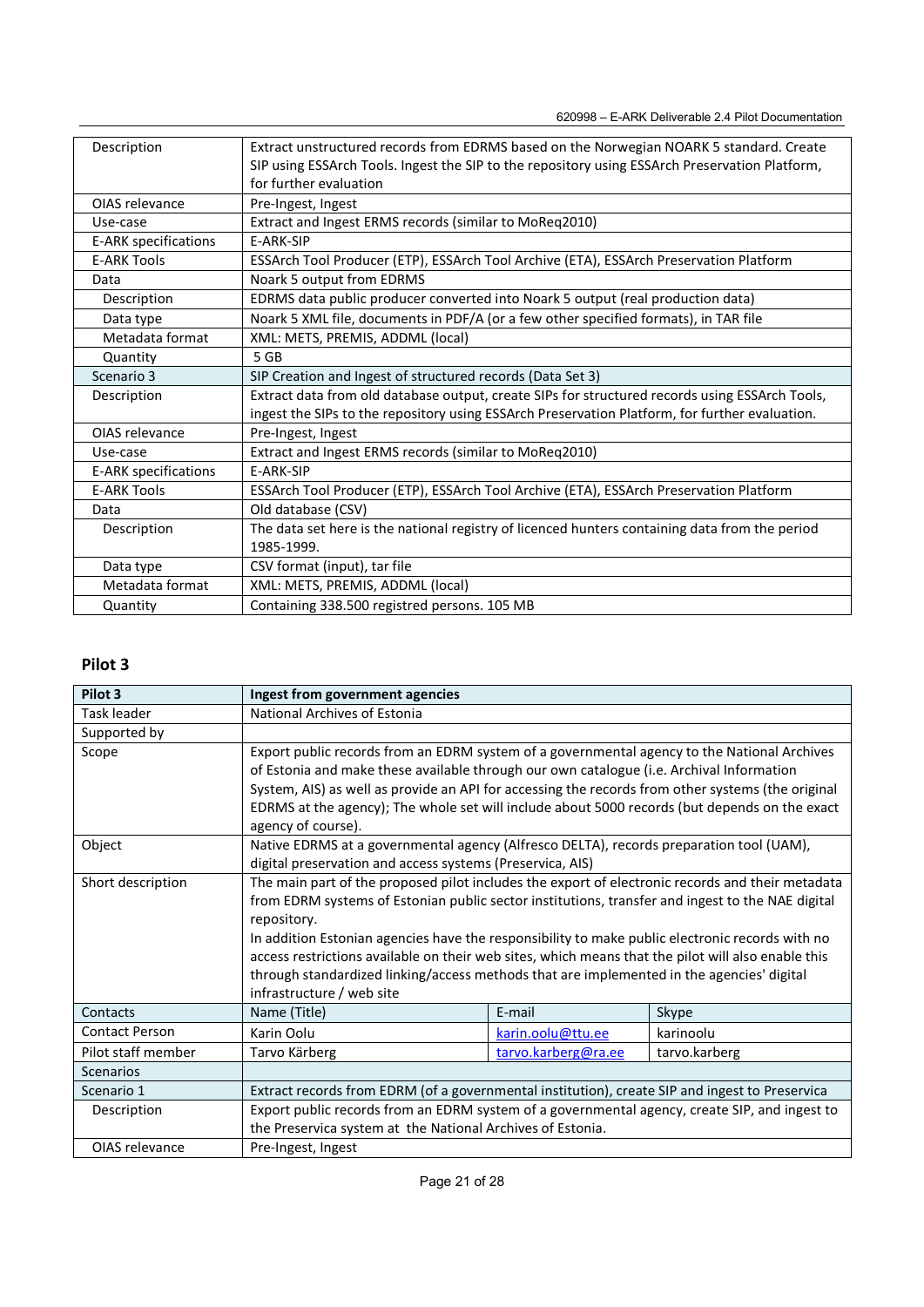| Use-case                    | Extract and Ingest ERMS records based on MoReq2010                                                  |
|-----------------------------|-----------------------------------------------------------------------------------------------------|
|                             | (Alfresco is not Moreq-compliant system)                                                            |
| <b>E-ARK specifications</b> | E-ARK-SIP, SMURF                                                                                    |
| <b>E-ARK Tools</b>          | Universal Archiving Module (UAM)                                                                    |
| Data                        | Records and metadata exported from native ERMS (DELTA) Export Module at Ministry of Justice         |
|                             | of Estonia                                                                                          |
| Description                 | Data set consists of different documents of Ministry of Justice from 6 series with different        |
|                             | retention period.                                                                                   |
| Data type                   | ddoc, docx, PDF, TIFF                                                                               |
| Metadata format             | <b>SMURF ERMS</b>                                                                                   |
| Quantity                    | 15 files                                                                                            |
| Scenario 2                  | Provide access to records from governmental institution through RESTful services                    |
| Description                 | Estonian agencies have the responsibility to make public electronic records with no access          |
|                             | restrictions available on their web sites, which means that the pilot will also enable this through |
|                             | standardized linking/access methods that are implemented in the agencies' digital infrastructure    |
|                             | / web site.                                                                                         |
| OIAS relevance              | Access                                                                                              |
| Use-case                    | Access single ERMS records via CMIS Browser                                                         |
|                             | (To be consolidated with a CMIS interface access solution)                                          |
| E-ARK specifications        | <b>SMURF</b>                                                                                        |
| <b>E-ARK Tools</b>          | <b>CMIS Browser</b>                                                                                 |
| Data                        | Records and metadata exported from native ERMS (DELTA) Export Module at Ministry of Justice         |
|                             | of Estonia                                                                                          |
| Description                 | Data set consists of different documents of Ministry of Justice from 6 series with different        |
|                             | retention period.                                                                                   |
| Data type                   | ddoc, docx, PDF, TIFF                                                                               |
| Metadata format             | <b>SMURF ERMS</b>                                                                                   |
| Quantity                    | 15 files                                                                                            |

| Pilot 4               | <b>Business Archives</b>                                                                            |                 |                                                                                                   |
|-----------------------|-----------------------------------------------------------------------------------------------------|-----------------|---------------------------------------------------------------------------------------------------|
| Task leader           | National Archives of Estonia                                                                        |                 |                                                                                                   |
| Supported by          | <b>Estonian Business Archives</b>                                                                   |                 |                                                                                                   |
| Scope                 | Pre-ingest preparation and transfer of business records to a digital archive solution in a business |                 |                                                                                                   |
|                       | archive                                                                                             |                 |                                                                                                   |
| Object                | bespoke business system that contains database records                                              |                 |                                                                                                   |
| Short description     | Estonian Business Archives, Llc. is a privately owned archiving services provider. The main client  |                 |                                                                                                   |
|                       | base of the company is comprised of private businesses in Estonia for archiving and preservation    |                 |                                                                                                   |
|                       |                                                                                                     |                 | of both paper and digital records. The business archives pilot in the E-ARK project will focus on |
|                       | transfer of database records from a private company to the digital archive solution of the          |                 |                                                                                                   |
|                       | Estonian Business Archives.                                                                         |                 |                                                                                                   |
| Contacts              | Name (Title)                                                                                        | E-mail          | Skype                                                                                             |
| <b>Contact Person</b> | Raivo Ruusalepp                                                                                     | raivo@eba.ee    | raivoruu                                                                                          |
| Pilot staff member    | Ats Rand                                                                                            | ats.rand@eba.ee | atsrand                                                                                           |
| Pilot staff member    |                                                                                                     |                 |                                                                                                   |
| <b>Scenarios</b>      |                                                                                                     |                 |                                                                                                   |
| Scenario 1            | Migration and Ingest of business records from bespoke business system                               |                 |                                                                                                   |
| Description           | Export business records from bespoke business system. Ingest to local archival system of EBA.       |                 |                                                                                                   |
| OIAS relevance        | Pre-Ingest, Ingest                                                                                  |                 |                                                                                                   |
| Use-case              | Extract and Ingest relational database based on SIARD 2.0                                           |                 |                                                                                                   |
| E-ARK specifications  | E-ARK SIP, SIARD 2.0                                                                                |                 |                                                                                                   |
| <b>E-ARK Tools</b>    | Database Preservation Toolkit                                                                       |                 |                                                                                                   |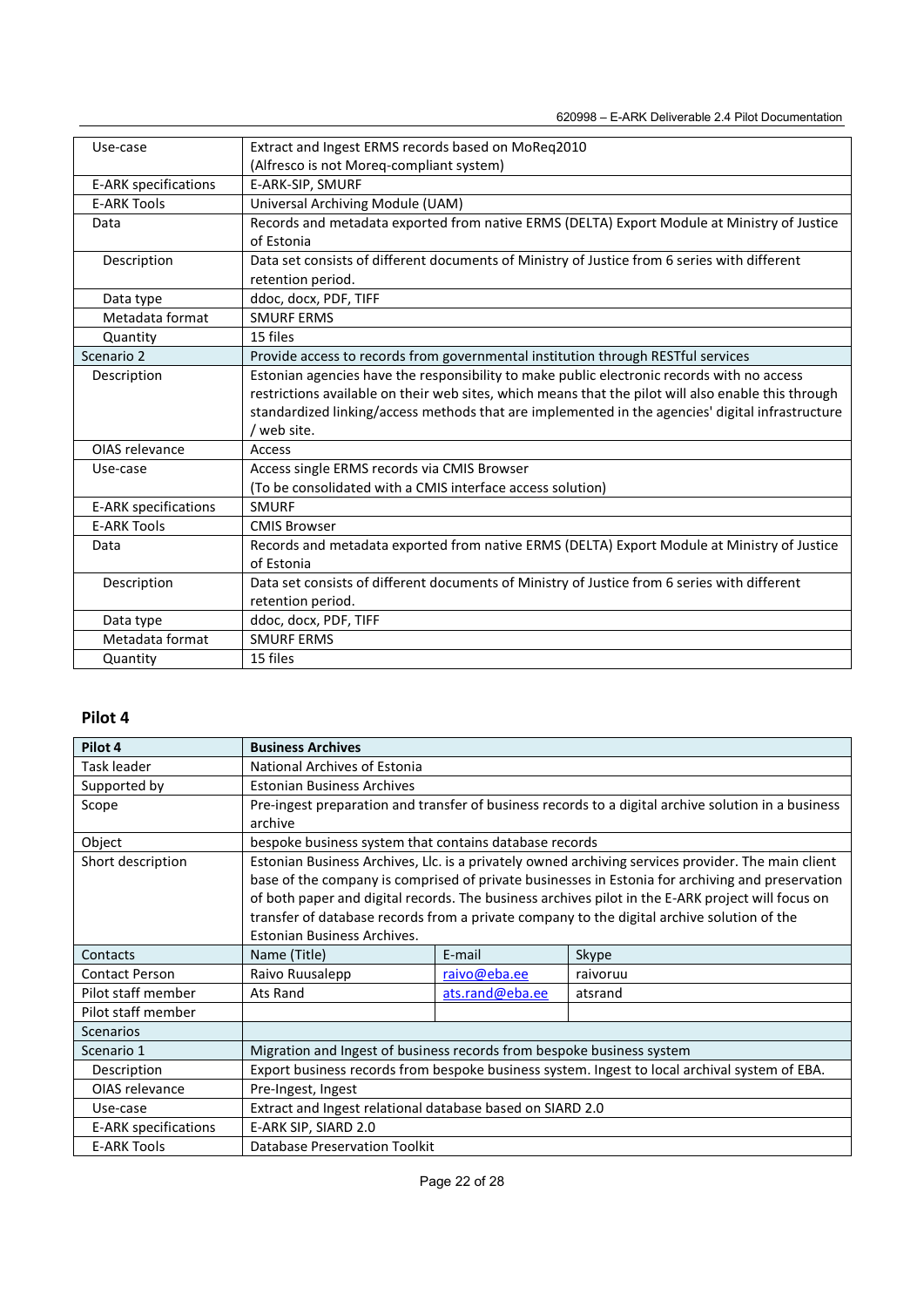| Data                        | Records from bespoke business system                                                          |  |  |
|-----------------------------|-----------------------------------------------------------------------------------------------|--|--|
| Description                 | Business system with 14 tables. The database contains approximately 12 000 records.           |  |  |
| Data type                   | MS-SQL as mdf                                                                                 |  |  |
| Metadata format             | none                                                                                          |  |  |
| Quantity                    | more than 12 000 rows                                                                         |  |  |
| Scenario 2                  | Extracting records from database (Data Set 2)                                                 |  |  |
| Description                 | Extracting records from database containing no documents.                                     |  |  |
| OIAS relevance              | Access (not DIPs involved only restoring data from SIARD packages)                            |  |  |
| Use-case                    | Access databases via DBVTK (SQL)                                                              |  |  |
| E-ARK specifications        | SIARD <sub>2.0</sub>                                                                          |  |  |
| <b>E-ARK Tools</b>          | <b>Database Preservation Toolkit</b>                                                          |  |  |
| Data                        | Records from bespoke business system                                                          |  |  |
| Description                 | Business system with 14 tables. The database contains approximately 12 000 records.           |  |  |
| Data type                   | MS-SQL as mdf                                                                                 |  |  |
| Metadata format             | none                                                                                          |  |  |
| Quantity                    | more than 12 000 rows                                                                         |  |  |
| Scenario 3                  | Migration and Ingest of business records from bespoke business system                         |  |  |
| Description                 | Export business records from bespoke business system. Ingest to local archival system of EBA. |  |  |
| OIAS relevance              | Pre-Ingest, Ingest                                                                            |  |  |
| Use-case                    | Extract and Ingest relational database based on SIARD 2.0                                     |  |  |
| <b>E-ARK specifications</b> | E-ARK SIP, SIARD 2.0                                                                          |  |  |
| <b>E-ARK Tools</b>          | <b>Database Preservation Toolkit</b>                                                          |  |  |
| Data                        | Records from bespoke business system                                                          |  |  |
| Description                 | Business system with 63 tables (+several history and support tables that are not needed for a |  |  |
|                             | complete structure of the working database). The database contains approximately 200 000      |  |  |
|                             | records.                                                                                      |  |  |
| Data type                   | MS-SQL as mdf                                                                                 |  |  |
| Metadata format             | none                                                                                          |  |  |
| Quantity                    | more than 200 000 rows                                                                        |  |  |
| Scenario 4                  | Extracting records from database (Data Set 2)                                                 |  |  |
| Description                 | Extracting records from database containing no documents.                                     |  |  |
| OIAS relevance              | Access (not DIPs involved only restoring data from SIARD packages)                            |  |  |
| Use-case                    | Access databases via DBVTK (SQL)                                                              |  |  |
| E-ARK specifications        | SIARD <sub>2.0</sub>                                                                          |  |  |
| <b>E-ARK Tools</b>          | <b>Database Preservation Toolkit</b>                                                          |  |  |
| Data                        | Records from bespoke business system                                                          |  |  |
| Description                 | Business system with 63 tables (+several history and support tables that are not needed for a |  |  |
|                             | complete structure of the working database). The database contains approximately 200 000      |  |  |
|                             | records.                                                                                      |  |  |
| Data type                   | MS-SQL as mdf                                                                                 |  |  |
| Metadata format             | none                                                                                          |  |  |
| Quantity                    | more than 200 000 rows                                                                        |  |  |

| Pilot 5      | Preservation and access to records with geodata                                                     |
|--------------|-----------------------------------------------------------------------------------------------------|
| Task leader  | <b>National Archives of Slovenia</b>                                                                |
| Supported by | Danish National Archives                                                                            |
| Scope        | Pilot will prove that the SIP and DIP implementations fulfill specific requirements for the records |
|              | containing GIS data, test the instructions (for the producer and for the archive) regarding all     |
|              | phases of ingest, to prove that the archival use of GIS data is possible (via open data method,     |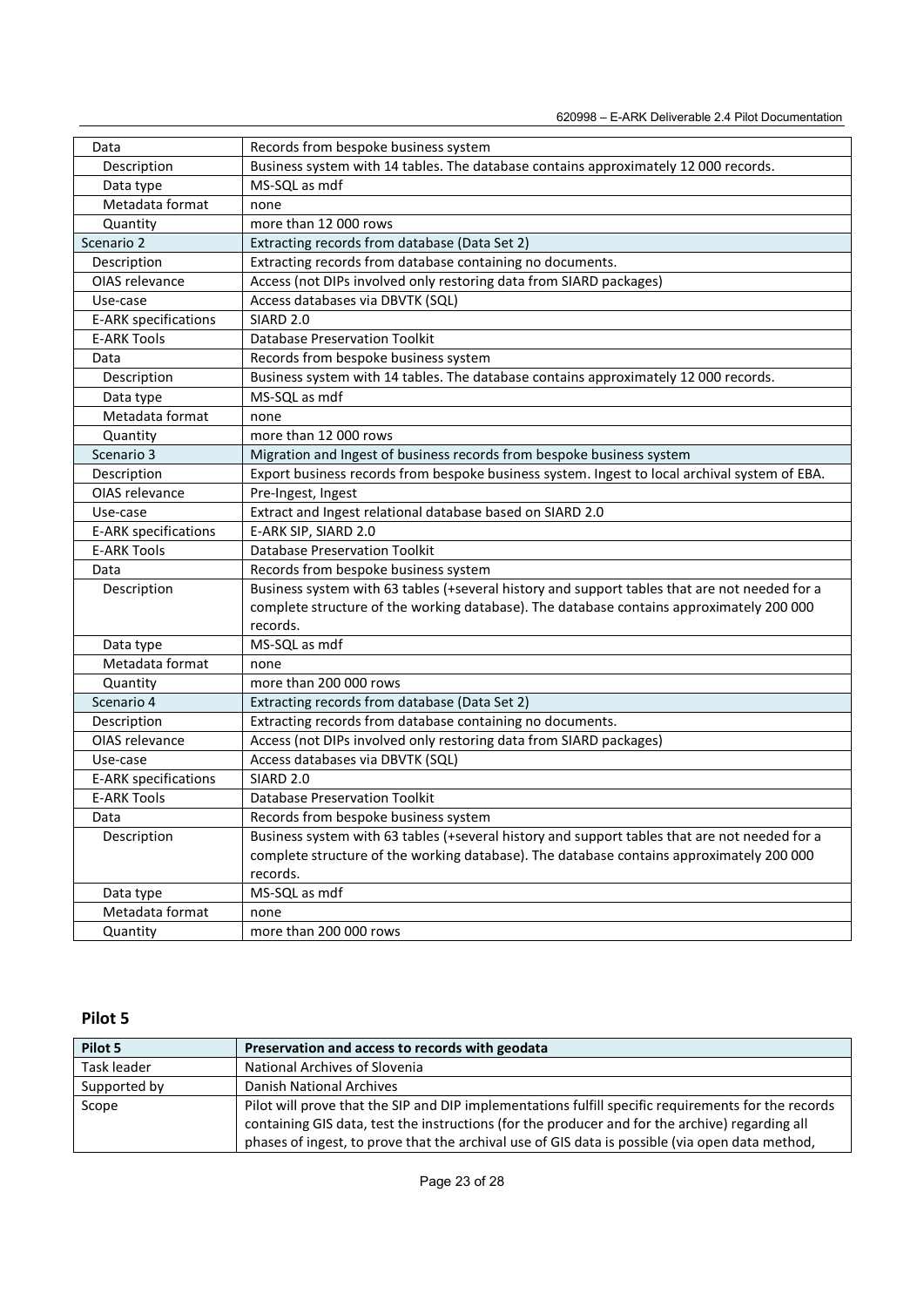620998 – E-ARK Deliverable 2.4 Pilot Documentation

|                             | direct access in the archives and use GIS data as search criteria in the DIP contents).                                                                                                  |                        |                                                                                                    |
|-----------------------------|------------------------------------------------------------------------------------------------------------------------------------------------------------------------------------------|------------------------|----------------------------------------------------------------------------------------------------|
| Object                      | Pilot report with recommendations about urgent improvements and possible future                                                                                                          |                        |                                                                                                    |
|                             | improvements support for WP6 & WP7 setting up the work environment of selected E-ARK                                                                                                     |                        |                                                                                                    |
|                             | archival tools provide real life examples how the project deliverables can be used                                                                                                       |                        |                                                                                                    |
| Short description           | During the e-ARK project the standardized method for ingesting geo data will be developed. This                                                                                          |                        |                                                                                                    |
|                             | will allow the archives to offer geodata as a selection and display criteria of records by means of                                                                                      |                        |                                                                                                    |
|                             | integration of current state of the art tools.                                                                                                                                           |                        |                                                                                                    |
|                             | This pilot is also supported by a video on YouTube showing the step-by-step use of the RODA                                                                                              |                        |                                                                                                    |
|                             | tools. The Video is available at                                                                                                                                                         |                        |                                                                                                    |
|                             | https://youtu.be/2uxD7Zn9l7M                                                                                                                                                             |                        |                                                                                                    |
| Contacts                    | Name (Title)                                                                                                                                                                             | E-mail                 | Skype                                                                                              |
| <b>Contact Person</b>       | Gregor Završnik ()                                                                                                                                                                       | gregor.zavrsnik@gov.si | gregor.zavrsnik                                                                                    |
| Pilot staff member          | Alenka Starman ()                                                                                                                                                                        | alenka.starman@gov.si  |                                                                                                    |
| Pilot staff member          | Anja Paulič ()                                                                                                                                                                           | Anja.Paulic@gov.si     |                                                                                                    |
| Pilot staff member          | Joze Skofljanec ()                                                                                                                                                                       | joze.skofljanec@gov.si |                                                                                                    |
| Scenarios                   |                                                                                                                                                                                          |                        |                                                                                                    |
| Scenario 1                  | SIP Creation and Ingest of records with Geodata                                                                                                                                          |                        |                                                                                                    |
| Description                 |                                                                                                                                                                                          |                        | Create SIP from records and metadata exported from GURS (The Surveying and Mapping                 |
|                             | Authority of the Republic of Slovenia).                                                                                                                                                  |                        |                                                                                                    |
|                             |                                                                                                                                                                                          |                        | SIP creation and ingest of at least one small vector geodataset with less than 100 records and     |
|                             |                                                                                                                                                                                          |                        |                                                                                                    |
|                             | one with more than 1000 records. Archivist creates a Submission agreement for SIP creation,<br>according to E-ARK guidelines for geodata SIP creation. Producer creates a SIP containing |                        |                                                                                                    |
|                             |                                                                                                                                                                                          |                        | geodata, acording to Submission agreement, based on EARK SIP specifications for geodata.           |
|                             |                                                                                                                                                                                          |                        | Archivist technicaly validates the submited SIP package, according to E-ARK guidelines for         |
|                             |                                                                                                                                                                                          |                        | geodata SIP creation. Archivist confirms, that content validation of the submited SIP package was  |
|                             |                                                                                                                                                                                          |                        | performed. An AIP is generated from the SIP and gets ingested into the archival repository.        |
| OIAS relevance              | Pre-Ingest, Ingest                                                                                                                                                                       |                        |                                                                                                    |
| Use-case                    | Other (SIP Creation and Ingest of records with Geodata)                                                                                                                                  |                        |                                                                                                    |
| <b>E-ARK specifications</b> | E-ARK SIP, E-ARK AIP (with GeoData)                                                                                                                                                      |                        |                                                                                                    |
| <b>E-ARK Tools</b>          | RODA-In, ESSArch Tools Archive (ETA), SIP2AIP (E-ARK Web), ESSArch Preservation Platform,                                                                                                |                        |                                                                                                    |
|                             | EAD Editor, QGIS                                                                                                                                                                         |                        |                                                                                                    |
| Data                        | Two sets from the Surveying and Mapping Authority of the Republic of Slovenia:                                                                                                           |                        |                                                                                                    |
|                             |                                                                                                                                                                                          |                        | 1.) Records and metadata of municipalities as valid until 1994, exported from GURS, database       |
|                             | 2.) Records and metadata of administrative units until 1994, exported from GURS                                                                                                          |                        |                                                                                                    |
| Description                 | Records and metadata of maps with Geodata                                                                                                                                                |                        |                                                                                                    |
| Data type                   | GML document with metadata in XML format, ESRI Shapefile, csv                                                                                                                            |                        |                                                                                                    |
| Metadata format             | ISO 19115 (INSPIRE)                                                                                                                                                                      |                        |                                                                                                    |
| Quantity                    | 62 records (cca. 3MB) + 1204 records (cca. 12,4 MB)                                                                                                                                      |                        |                                                                                                    |
| Scenario 2                  | Search and Access information using Geadota                                                                                                                                              |                        |                                                                                                    |
| Description                 |                                                                                                                                                                                          |                        | Create DIP from AIP containing record with Geodata. Present Geodata information with QGIS          |
|                             | along with content and metadata from DIP.                                                                                                                                                |                        |                                                                                                    |
|                             |                                                                                                                                                                                          |                        | A data object containing geodata can be identified by using search criteria as specified by E-ARK  |
|                             |                                                                                                                                                                                          |                        | Tool requirement specification after search index was updated from an AIP. Selected data           |
|                             |                                                                                                                                                                                          |                        | objects are selected and order is issued. DIP is prepared according to order specification and end |
|                             |                                                                                                                                                                                          |                        | user credentials. DIP file structure with file descriptions (mime type, short description) is      |
|                             |                                                                                                                                                                                          |                        | presented to the enduser. Geodata from the order can be accessed in the designated viewer          |
|                             |                                                                                                                                                                                          |                        | (QGIS). The user checks authenticity of the DIP by accessing PREMIS documentation. Access to       |
|                             | DIP is documented and captured metadata can be exported.                                                                                                                                 |                        |                                                                                                    |
| OIAS relevance              | Access                                                                                                                                                                                   |                        |                                                                                                    |
| Use-case                    | Other (Access of records with Geodata)                                                                                                                                                   |                        |                                                                                                    |
| E-ARK specifications        | E-ARK AIP, E-ARK DIP (with GeoData)                                                                                                                                                      |                        |                                                                                                    |
| <b>E-ARK Tools</b>          |                                                                                                                                                                                          |                        | OMT - Search and Display GUI, Order Submission Service, OMT - Order Management Tool, Lily -        |
|                             |                                                                                                                                                                                          |                        | Ingest, ESSArch Preservation Platform, E-ARK Web (Search), AIP2DIP (E-ARK Web), IP Viewer,         |
|                             | QGIS, Geoserver, Peripleo                                                                                                                                                                |                        |                                                                                                    |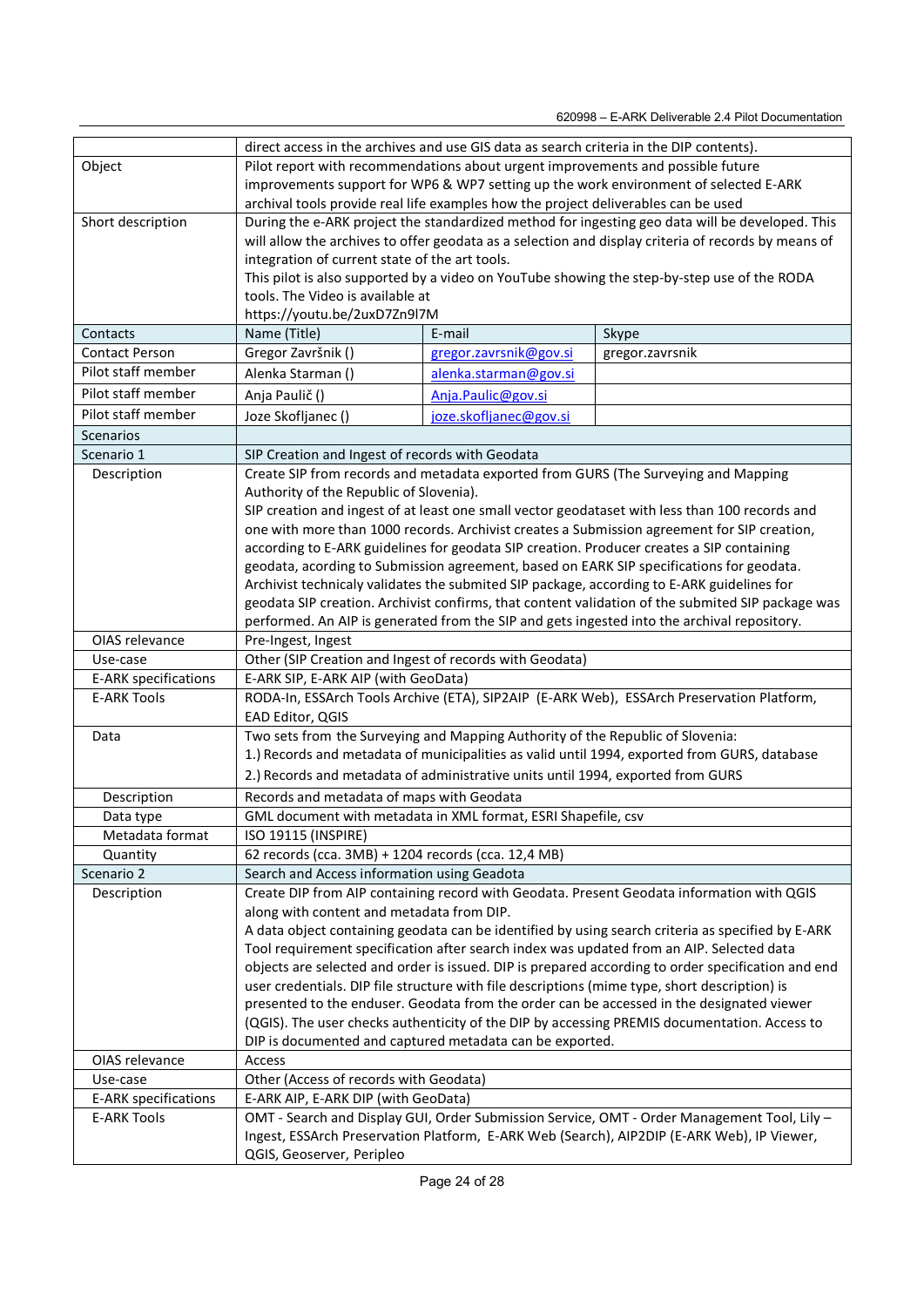| Data                        | Two sets from the Surveying and Mapping Authority of the Republic of Slovenia:                      |  |  |
|-----------------------------|-----------------------------------------------------------------------------------------------------|--|--|
|                             | 3.) Records and metadata of municipalities as valid until 1994, exported from GURS, database        |  |  |
|                             | 4.) Records and metadata of administrative units until 1994, exported from GURS                     |  |  |
| Description                 | Records and metadata of maps with Geodata                                                           |  |  |
| Data type                   | GML document with metadata in XML format, ESRI Shapefile, csv                                       |  |  |
| Metadata format             | ISO 19115 (INSPIRE)                                                                                 |  |  |
| Quantity                    | 62 records (cca. 3MB) + 1204 records (cca. 12,4 MB)                                                 |  |  |
| Scenario 3                  | SIP Creation and Ingest of records with Geodata                                                     |  |  |
| Description                 | Create SIP from records and metadata exported from ARSO (Environmental Agency of Republic           |  |  |
|                             | of Slovenia).                                                                                       |  |  |
|                             | SIP creation and ingest of at least one vector geodata with at least 250 records. Data iz exported  |  |  |
|                             | directly from their own system into GML format. And their sistem also exports INSPIRE metadata.     |  |  |
|                             | Archivist creates a Submission agreement for SIP creation, according to E-ARK guidelines for        |  |  |
|                             | geodata SIP                                                                                         |  |  |
|                             | creation. Producer creates a SIP containing geodata, acording to Submission agreement, based        |  |  |
|                             | on EARK SIP specifications for geodata. Archivist technicaly validates the submited SIP package,    |  |  |
|                             | according to E-ARK guidelines for geodata SIP creation. Archivist confirms, that content validation |  |  |
|                             | of the submited SIP package was performed. An AIP is generated from the SIP and gets ingested       |  |  |
|                             | into the archival repository.                                                                       |  |  |
| OIAS relevance              | Pre-Ingest, Ingest                                                                                  |  |  |
| Use-case                    | Other (SIP Creation and Ingest of records with Geodata)                                             |  |  |
| <b>E-ARK specifications</b> | E-ARK SIP, E-ARK AIP (with GeoData)                                                                 |  |  |
| <b>E-ARK Tools</b>          | ESSArch Tools Producer (ETP), ESSArch Tools Archive (ETA), ESSArch Preservation Platform, EAD       |  |  |
|                             | Editor, QGIS                                                                                        |  |  |
| Data                        | Records and metadata of Natura 2000 areas created in 2004, exported from ARSO database              |  |  |
| Description                 | Records and metadata of maps with Geodata                                                           |  |  |
| Data type                   | GML document with metadata in XML format, ESRI Shapefile                                            |  |  |
| Metadata format             | <b>INSPIRE</b>                                                                                      |  |  |
| Quantity                    | 286 records (cca. 9,6 MB)                                                                           |  |  |
| Scenario 4                  | Search and Access information using Geadota                                                         |  |  |
| Description                 | Create DIP from AIP containing record with Geodata. Present Geodata information with QGIS           |  |  |
|                             | along with content and metadata from DIP.                                                           |  |  |
|                             | A data object containing geodata can be identified by using search criteria as specified by E-ARK   |  |  |
|                             | Tool requirement specification after search index was updated from an AIP. Selected data            |  |  |
|                             | objects are selected and order is issued. DIP is prepared according to order specification and end  |  |  |
|                             | user credentials. DIP file structure with file descriptions (mime type, short description) is       |  |  |
|                             | presented to the enduser. Geodata from the order can be accessed in the designated viewer           |  |  |
|                             | (QGIS). The user checks authenticity of the DIP by accessing PREMIS documentation. Access to        |  |  |
|                             | DIP is documented and captured metadata can be exported.                                            |  |  |
| OIAS relevance              | Access                                                                                              |  |  |
| Use-case                    | Other (Access of records with Geodata)                                                              |  |  |
| <b>E-ARK specifications</b> | E-ARK AIP, E-ARK DIP (with GeoData)                                                                 |  |  |
| <b>E-ARK Tools</b>          | OMT - Search and Display GUI, Order Submission Service, OMT - Order Management Tool, Lily -         |  |  |
|                             | Ingest, ESSArch Preservation Platform, E-ARK Web (Search), AIP2DIP (E-ARK Web), IP Viewer,          |  |  |
|                             | QGIS, Geoserver, Peripleo                                                                           |  |  |
| Data                        | Records and metadata of Natura 2000 areas created in 2004, exported from ARSO database              |  |  |
| Description                 | Records and metadata of maps with Geodata                                                           |  |  |
| Data type                   | GML document with metadata in XML format, ESRI Shapefile                                            |  |  |
| Metadata format             | <b>INSPIRE</b>                                                                                      |  |  |
| Quantity                    | 286 records (cca. 9,6 MB)                                                                           |  |  |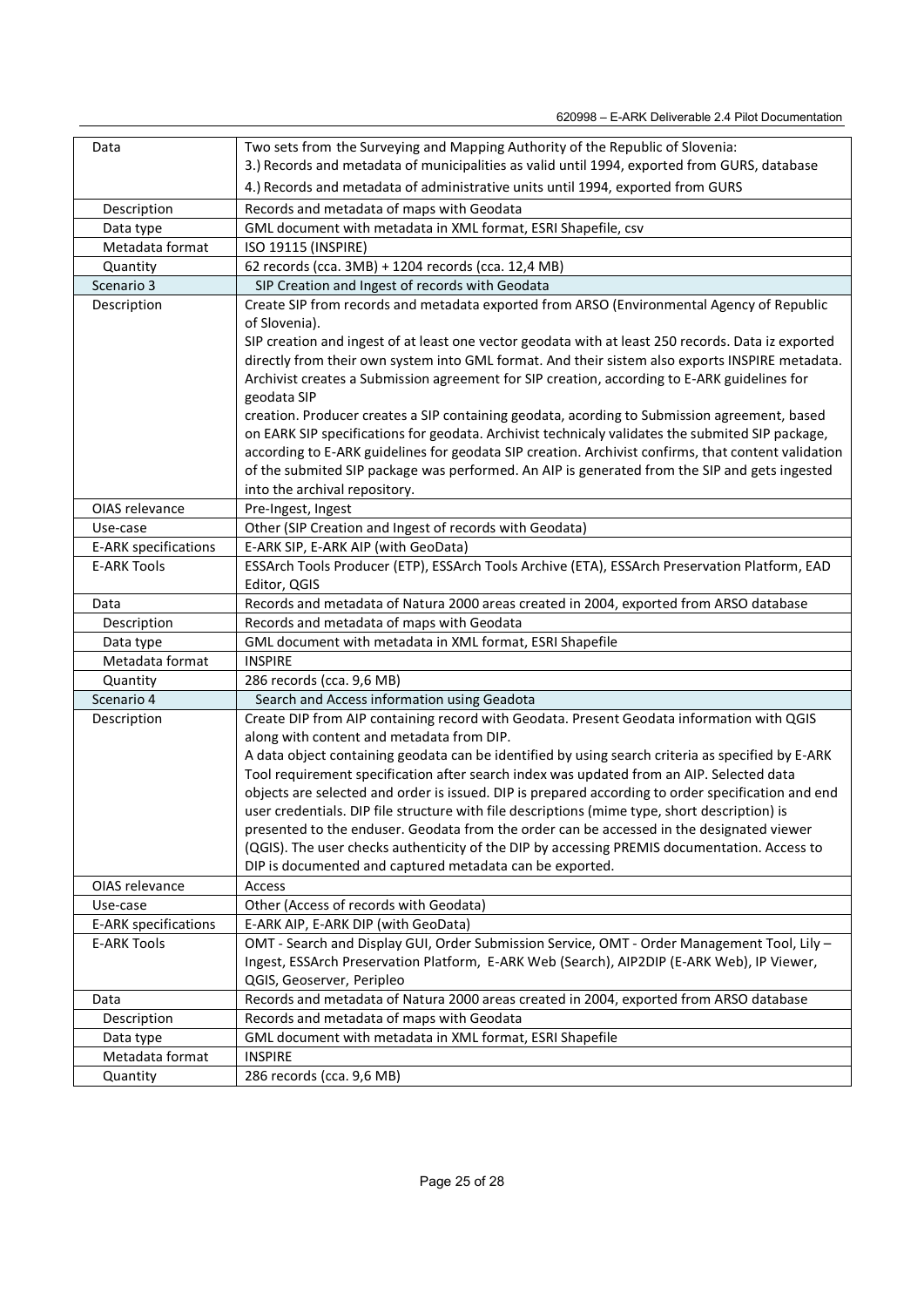| Pilot 6               |                                                                                                                                                                                                                                                                                                                                                                                                                                                                                                                                                                                                                                                                                                                                                                                                                                                                                                                                                                                                                                                                                                                                                                                                                                                                                                                                                                                                                                                                                                                                                                                                                                                                                                                                                                                                                                                                                                                                                                   | Integration between a live document management system and digital archiving and |                    |
|-----------------------|-------------------------------------------------------------------------------------------------------------------------------------------------------------------------------------------------------------------------------------------------------------------------------------------------------------------------------------------------------------------------------------------------------------------------------------------------------------------------------------------------------------------------------------------------------------------------------------------------------------------------------------------------------------------------------------------------------------------------------------------------------------------------------------------------------------------------------------------------------------------------------------------------------------------------------------------------------------------------------------------------------------------------------------------------------------------------------------------------------------------------------------------------------------------------------------------------------------------------------------------------------------------------------------------------------------------------------------------------------------------------------------------------------------------------------------------------------------------------------------------------------------------------------------------------------------------------------------------------------------------------------------------------------------------------------------------------------------------------------------------------------------------------------------------------------------------------------------------------------------------------------------------------------------------------------------------------------------------|---------------------------------------------------------------------------------|--------------------|
|                       | preservation service                                                                                                                                                                                                                                                                                                                                                                                                                                                                                                                                                                                                                                                                                                                                                                                                                                                                                                                                                                                                                                                                                                                                                                                                                                                                                                                                                                                                                                                                                                                                                                                                                                                                                                                                                                                                                                                                                                                                              |                                                                                 |                    |
| Task leader           | <b>KEEP SOLUTIONS (KEEPS)</b>                                                                                                                                                                                                                                                                                                                                                                                                                                                                                                                                                                                                                                                                                                                                                                                                                                                                                                                                                                                                                                                                                                                                                                                                                                                                                                                                                                                                                                                                                                                                                                                                                                                                                                                                                                                                                                                                                                                                     |                                                                                 |                    |
| Supported by          | Instituto Superior Técnico (IST)                                                                                                                                                                                                                                                                                                                                                                                                                                                                                                                                                                                                                                                                                                                                                                                                                                                                                                                                                                                                                                                                                                                                                                                                                                                                                                                                                                                                                                                                                                                                                                                                                                                                                                                                                                                                                                                                                                                                  |                                                                                 |                    |
| Scope                 | The goal of this pilot is two-fold. On one hand, KEEP SOLUTIONS will demonstrate that the pan-<br>European SIP structure designed in the WP3 is adequate to support the media types found in<br>today's Electronic Records Management Systems (e.g. text documents, video, audio, images, etc)<br>and, on the other hand, that the most adequate and scalable form of ingest is to automate the SIP<br>creation and delivery process to the preservation service.                                                                                                                                                                                                                                                                                                                                                                                                                                                                                                                                                                                                                                                                                                                                                                                                                                                                                                                                                                                                                                                                                                                                                                                                                                                                                                                                                                                                                                                                                                 |                                                                                 |                    |
| Object                | In order to achieve the goals of this pilot we will tap into two live Electronic Records Management<br>Systems (ERMS) and, based on the appraisal and selection strategies installed, extract, transform,<br>aggregate and create Submission Information Packages (SIP) that conform to the A1:R21-<br>European SIP format defined in WP3. The pilot will also demonstrate the capabilities of the<br>preservation services that follow the transfer of data to repository, namely, ingest and access by<br>providing means to access Dissemination Information Packages from the producers Electronic<br>Records Management Systems served by the preservation service.                                                                                                                                                                                                                                                                                                                                                                                                                                                                                                                                                                                                                                                                                                                                                                                                                                                                                                                                                                                                                                                                                                                                                                                                                                                                                          |                                                                                 |                    |
| Short description     | The aim of pilot 6 is to assess the efficacy of the E-ARK Information Package Specifications which<br>defines how metadata and data should be packaged in order to move records between the three<br>stages of records keeping - active, semi-active and inactive.<br>On a typical setting, a record that needs to be archived usually falls into one these three "ages":<br>- Active - when the metadata and data are "live" being used and modified regularly.<br>- Semi-active - when the metadata and data are archived for a short period - say up to 5 years.<br>- Inactive - when the metadata and data are moved to a long-term repository for permanent<br>conservation.<br>The pilot aims to do ensure the seamless transference of information between the semi-active<br>and the inactive stages in a way that no relevant data or metadata is lost in the process. To<br>accomplish this goal, a special integration tool has been developed that implements the package<br>specifications and orchestrates the entire transfer process.<br>The pilot worked with data from a public institution whose "active" records have been initially<br>produced and managed in an electronic records management system and then transferred to the<br>archival service of that same institution for temporary conservation - semi-active stage.<br>The archival service is, however, not prepared to face the challenges of long-term digital<br>preservation, so the records that have been selected for permanent conservation need to be<br>transferred to a long-term digital repository (the third "age"). This is where this pilot comes in.<br>The whole goal of the pilot is to ensure that the information package specifications developed in<br>E-ARK and the integration procedures developed are appropriate to support the transference of<br>records between a active or semi-active archival system and a long-term preservation repository. |                                                                                 |                    |
| Contacts              | Name (Title)                                                                                                                                                                                                                                                                                                                                                                                                                                                                                                                                                                                                                                                                                                                                                                                                                                                                                                                                                                                                                                                                                                                                                                                                                                                                                                                                                                                                                                                                                                                                                                                                                                                                                                                                                                                                                                                                                                                                                      | E-mail                                                                          | Skype              |
| <b>Contact Person</b> | Miguel Ferreira                                                                                                                                                                                                                                                                                                                                                                                                                                                                                                                                                                                                                                                                                                                                                                                                                                                                                                                                                                                                                                                                                                                                                                                                                                                                                                                                                                                                                                                                                                                                                                                                                                                                                                                                                                                                                                                                                                                                                   | mferreira@keep.pt                                                               | jmaferreira        |
| Pilot staff member    | Luís Faria                                                                                                                                                                                                                                                                                                                                                                                                                                                                                                                                                                                                                                                                                                                                                                                                                                                                                                                                                                                                                                                                                                                                                                                                                                                                                                                                                                                                                                                                                                                                                                                                                                                                                                                                                                                                                                                                                                                                                        | lfaria@keep.pt                                                                  | luis100            |
| Pilot staff member    | Hélder Silva                                                                                                                                                                                                                                                                                                                                                                                                                                                                                                                                                                                                                                                                                                                                                                                                                                                                                                                                                                                                                                                                                                                                                                                                                                                                                                                                                                                                                                                                                                                                                                                                                                                                                                                                                                                                                                                                                                                                                      | hsilva@keep.pt                                                                  | hsilva_keep        |
| Pilot staff member    | Sebastien Leroux                                                                                                                                                                                                                                                                                                                                                                                                                                                                                                                                                                                                                                                                                                                                                                                                                                                                                                                                                                                                                                                                                                                                                                                                                                                                                                                                                                                                                                                                                                                                                                                                                                                                                                                                                                                                                                                                                                                                                  | sleroux@keep.pt                                                                 | slerouxatkeep      |
| Pilot staff member    | Rui Rodrigues                                                                                                                                                                                                                                                                                                                                                                                                                                                                                                                                                                                                                                                                                                                                                                                                                                                                                                                                                                                                                                                                                                                                                                                                                                                                                                                                                                                                                                                                                                                                                                                                                                                                                                                                                                                                                                                                                                                                                     | rrodrigues@keep.pt                                                              | rui.tiago.mr       |
| Pilot staff member    | Ricardo Vieira                                                                                                                                                                                                                                                                                                                                                                                                                                                                                                                                                                                                                                                                                                                                                                                                                                                                                                                                                                                                                                                                                                                                                                                                                                                                                                                                                                                                                                                                                                                                                                                                                                                                                                                                                                                                                                                                                                                                                    | rjcv@tecnico.ulisboa.pt                                                         | ricardojoao.vieira |
| Pilot staff member    | João Cardoso                                                                                                                                                                                                                                                                                                                                                                                                                                                                                                                                                                                                                                                                                                                                                                                                                                                                                                                                                                                                                                                                                                                                                                                                                                                                                                                                                                                                                                                                                                                                                                                                                                                                                                                                                                                                                                                                                                                                                      | joao.m.f.cardoso@tecnico.ulisboa.pt                                             | joao.m.f.cardoso   |
| Scenarios             |                                                                                                                                                                                                                                                                                                                                                                                                                                                                                                                                                                                                                                                                                                                                                                                                                                                                                                                                                                                                                                                                                                                                                                                                                                                                                                                                                                                                                                                                                                                                                                                                                                                                                                                                                                                                                                                                                                                                                                   |                                                                                 |                    |
| Scenario 1            | Automatic ingest of records from a semi-active archival management system                                                                                                                                                                                                                                                                                                                                                                                                                                                                                                                                                                                                                                                                                                                                                                                                                                                                                                                                                                                                                                                                                                                                                                                                                                                                                                                                                                                                                                                                                                                                                                                                                                                                                                                                                                                                                                                                                         |                                                                                 |                    |
| Description           | This scenario aims to demonstrate the ability to seamlessly transfer data from a semi-active<br>records management system to a long-term preservation repository with little or no human<br>intervention.<br>The scenario is based on real-world operations already in place at a public organization since mid-<br>2015. The scenario enhances the established practice by adding an additional component to its                                                                                                                                                                                                                                                                                                                                                                                                                                                                                                                                                                                                                                                                                                                                                                                                                                                                                                                                                                                                                                                                                                                                                                                                                                                                                                                                                                                                                                                                                                                                                 |                                                                                 |                    |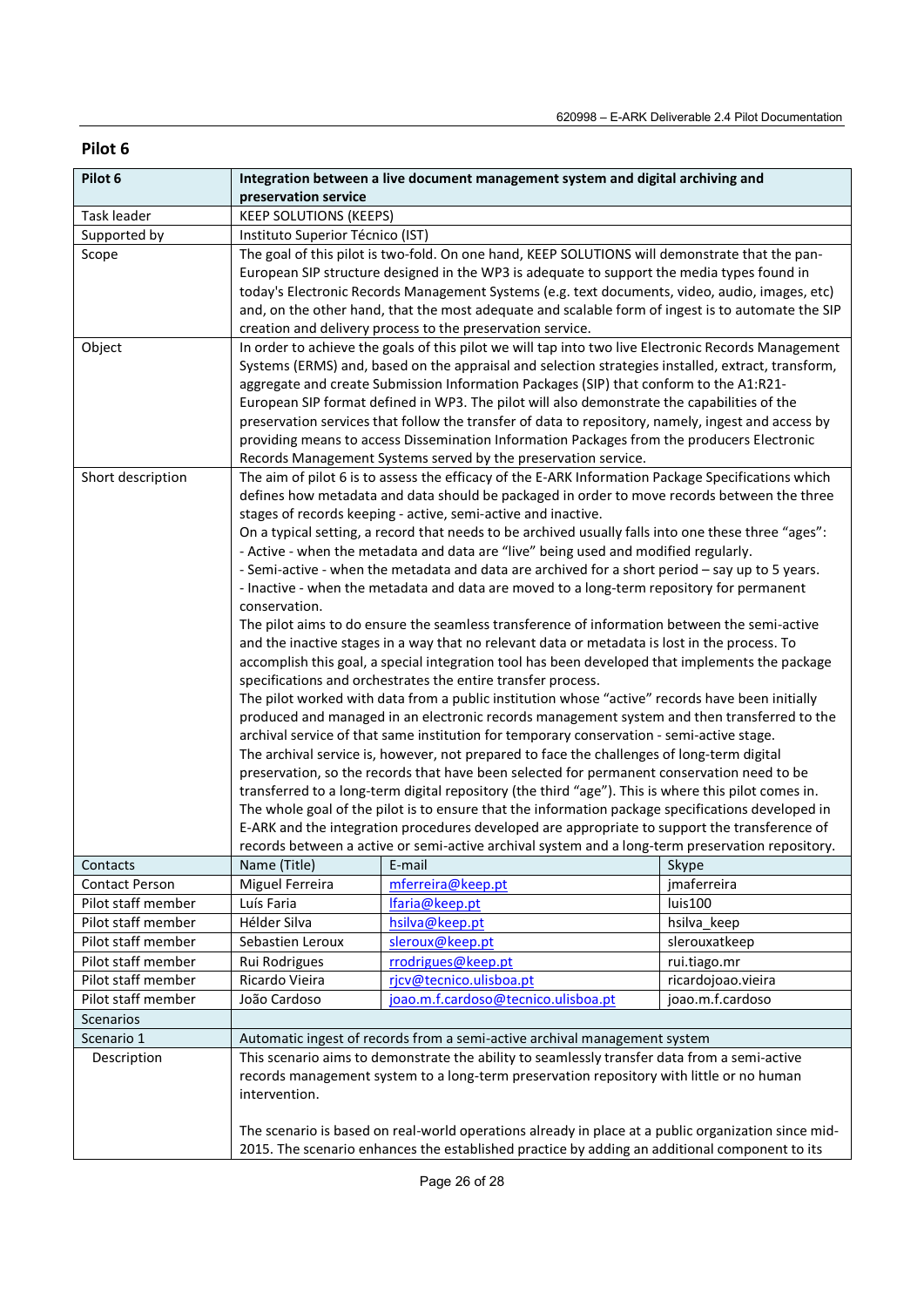|                      | architecture that will be responsible for the long-term preservation of historical records once they<br>reach their inactive age. The long-term preservation repository runs as a back-end service of the                                                                                                                                                                                                                                                                                                                                    |
|----------------------|----------------------------------------------------------------------------------------------------------------------------------------------------------------------------------------------------------------------------------------------------------------------------------------------------------------------------------------------------------------------------------------------------------------------------------------------------------------------------------------------------------------------------------------------|
|                      | Archival Management System and aims to support its data curation activities.                                                                                                                                                                                                                                                                                                                                                                                                                                                                 |
|                      |                                                                                                                                                                                                                                                                                                                                                                                                                                                                                                                                              |
| OIAS relevance       | Ingest                                                                                                                                                                                                                                                                                                                                                                                                                                                                                                                                       |
| Use-case             | Other (Ingest of Archival Management Records using the SMURF profile.)                                                                                                                                                                                                                                                                                                                                                                                                                                                                       |
| E-ARK specifications | E-ARK SIP, E-ARK AIP                                                                                                                                                                                                                                                                                                                                                                                                                                                                                                                         |
| <b>E-ARK Tools</b>   | Repository Integration Pipeline (RIP), RODA Repository                                                                                                                                                                                                                                                                                                                                                                                                                                                                                       |
| Data                 | <b>Historical records</b>                                                                                                                                                                                                                                                                                                                                                                                                                                                                                                                    |
| Description          | Data used in this pilot scenarion was comprised of a collection of digitised books related to the<br>Peninsular War dating from 1778 to 1834. The collection is composed of 964 records stored in a<br>relational database following the semantic elements of EAD. The dataset also contains a total of<br>34.600 pages of documentation in uncompressed TIFF files at 300 dpi. The total amount of data is<br>around 1.2 TB. This collection can be inspected at its original location at http://arquivo.cm-<br>mafra.pt/details?id=173037. |
| Data type            | 300 dpi uncompressed TIFF files                                                                                                                                                                                                                                                                                                                                                                                                                                                                                                              |
| Metadata format      | EAD                                                                                                                                                                                                                                                                                                                                                                                                                                                                                                                                          |
| Quantity             | 964 records described in EAD containing a total of 34.600 pages of 300 dpi uncompressed TIFF<br>files. The total amount of data is around 1.19 TB.                                                                                                                                                                                                                                                                                                                                                                                           |
|                      |                                                                                                                                                                                                                                                                                                                                                                                                                                                                                                                                              |

| Zoltan Lux   | lux.zoltan@mnl.gov.hu   | lux.zoltan1 |
|--------------|-------------------------|-------------|
| József Mezei | mezei.jozsef@mnl.gov.hu | jmezej 92   |

| Pilot 7                     | <b>Access to Databases</b>                                                                        |                                                                                              |                                                                                                   |  |
|-----------------------------|---------------------------------------------------------------------------------------------------|----------------------------------------------------------------------------------------------|---------------------------------------------------------------------------------------------------|--|
| Task leader                 | National Archives of Hungary                                                                      |                                                                                              |                                                                                                   |  |
| Supported by                | Danish National Archives                                                                          |                                                                                              |                                                                                                   |  |
| Scope                       | Representation of not less than 2 databases of different sizes and complexities with restricted   |                                                                                              |                                                                                                   |  |
|                             | and open content.                                                                                 |                                                                                              |                                                                                                   |  |
| Object                      | Extract data from the EDRMS and the databases, create SIPs for structured and unstructured        |                                                                                              |                                                                                                   |  |
|                             | records using the ESSArch Tools, ingest the SIPs to the repository using the ESSArch Preservation |                                                                                              |                                                                                                   |  |
|                             | Platform, for further evaluation                                                                  |                                                                                              |                                                                                                   |  |
| Short description           |                                                                                                   | NAH will extract structured content from an Oracle database with the tools developed by WP3. |                                                                                                   |  |
|                             |                                                                                                   |                                                                                              | The pilot will examine the applicability of data-warehouse concepts in an archival environment in |  |
|                             |                                                                                                   |                                                                                              | order to maintain both the original structure and intellectual interpretability of ingested data. |  |
|                             | The working prototype for access will be a user-friendly web-based application based on the DIP   |                                                                                              |                                                                                                   |  |
|                             | specification of WP5                                                                              |                                                                                              |                                                                                                   |  |
| Contacts                    | Name (Title)                                                                                      | E-mail                                                                                       | Skype                                                                                             |  |
| <b>Contact Person</b>       | Zoltan Lux                                                                                        | lux.zoltan@mnl.gov.hu                                                                        | lux.zoltan1                                                                                       |  |
| Pilot staff member          | József Mezei                                                                                      | mezei.jozsef@mnl.gov.hu                                                                      | jmezei 92                                                                                         |  |
| <b>Scenarios</b>            |                                                                                                   |                                                                                              |                                                                                                   |  |
| Scenario 1                  | SIP Creation and Ingest of old (not normalized) database in SIARD 2.0 format                      |                                                                                              |                                                                                                   |  |
| Description                 | Create SIP from old (not normalized) database B25. The data is in CSV exports of DBASE files.     |                                                                                              |                                                                                                   |  |
|                             | Create both E-ARK and local SIPs and ingest them into E-ARK Web HDFS storage and Preservica       |                                                                                              |                                                                                                   |  |
|                             | archival repository. Both E-ARK and local AIPs are generated during the ingest.                   |                                                                                              |                                                                                                   |  |
| OIAS relevance              | Pre-Ingest, Ingest                                                                                |                                                                                              |                                                                                                   |  |
| Use-case                    | Relational database based on SIARD 2.0                                                            |                                                                                              |                                                                                                   |  |
| <b>E-ARK specifications</b> | E-ARK SIP, E-ARK AIP                                                                              |                                                                                              |                                                                                                   |  |
| <b>E-ARK Tools</b>          | DBPTK, RODA-In, SIP2AIP (E-ARK Web), HDFS-Storage                                                 |                                                                                              |                                                                                                   |  |
| Data                        | Hungarian Prosecution Office database                                                             |                                                                                              |                                                                                                   |  |
| Description                 | Old (not normalized) database in CSV exports of DBASE files.                                      |                                                                                              |                                                                                                   |  |
| Data type                   | CSV files                                                                                         |                                                                                              |                                                                                                   |  |
| Metadata format             | none                                                                                              |                                                                                              |                                                                                                   |  |